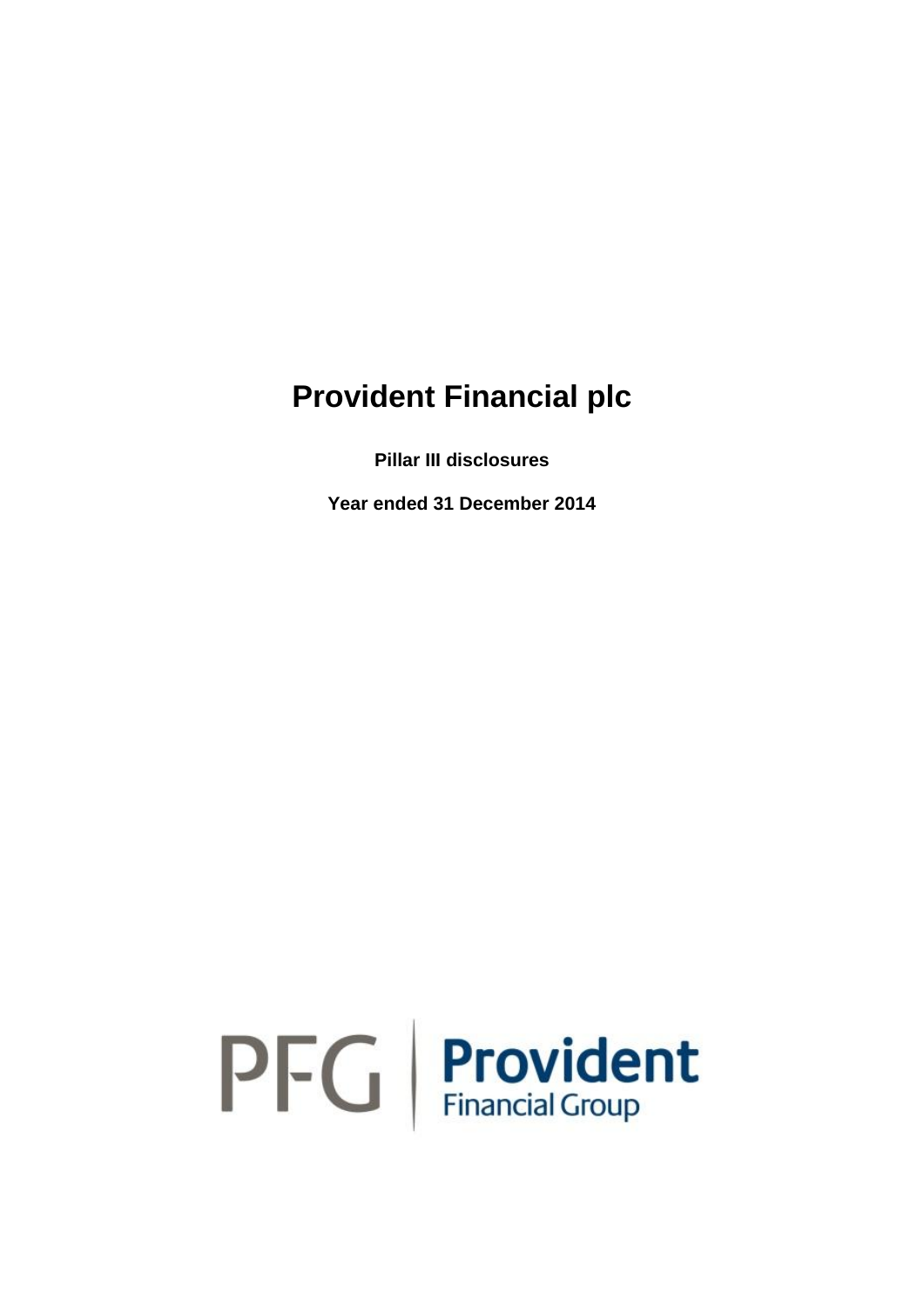**Pillar III disclosures – Year ended 31 December 2014**

### **CONTENTS Page**

| 1. Introduction                 | 1  |
|---------------------------------|----|
| 2. Risk                         | 3  |
| 3. Own funds and capital ratios | 4  |
| 4. Capital requirements         | 6  |
| 5. Capital buffers              | 14 |
| 6. Leverage and capital ratios  | 15 |
|                                 |    |

APPENDIX 1 - Own funds template

APPENDIX 2 - Main features of the ordinary shares of Provident Financial plc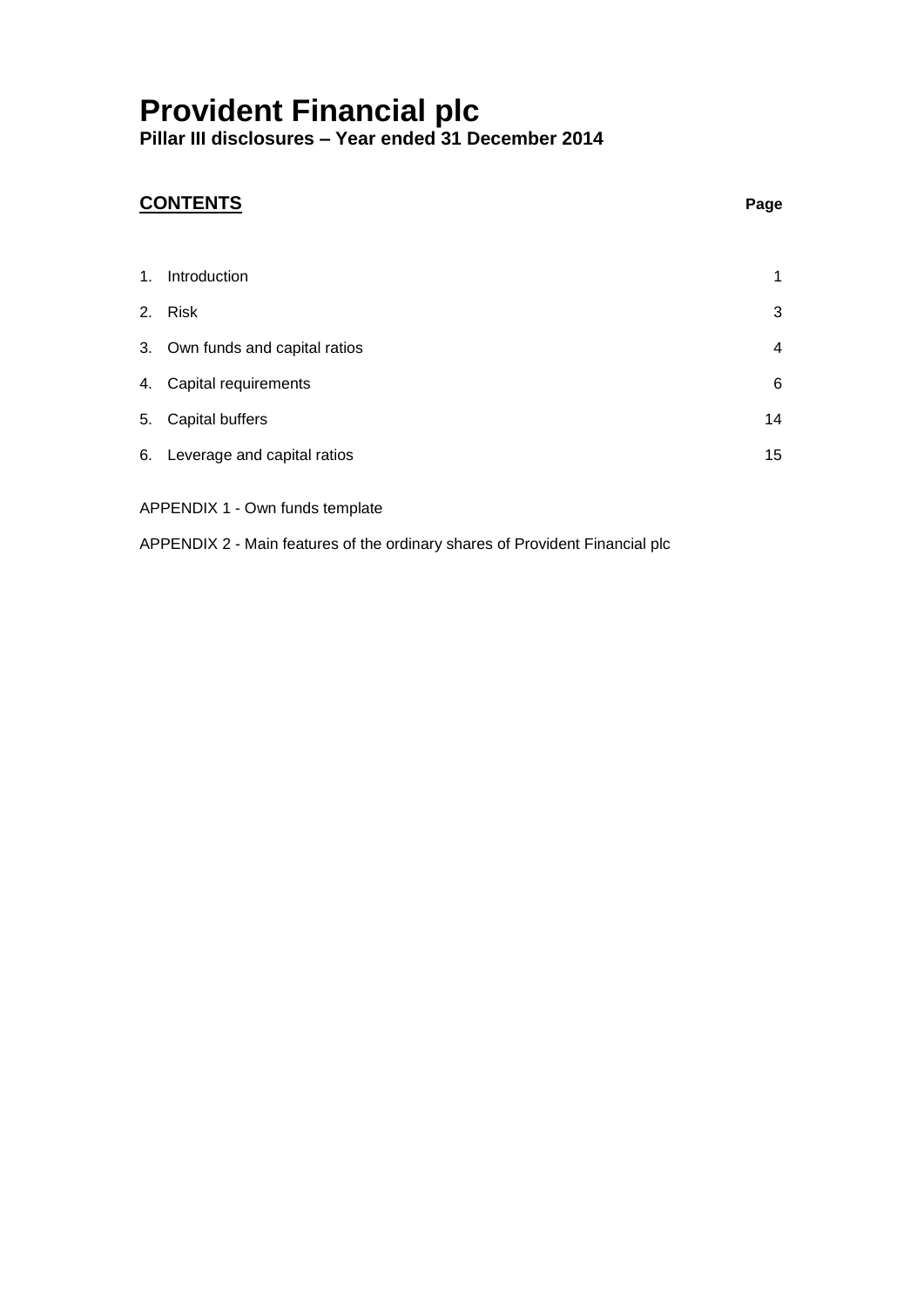**Pillar III disclosures – Year ended 31 December 2014**

### **1. Introduction**

#### **1.1 Background**

The Provident Financial plc group (the group) comprises three principal trading divisions:

- Vanquis Bank, which provides credit cards to the non-standard UK consumer credit market and accepts retail deposits;
- Consumer Credit Division (CCD), which provides home credit and online lending to the non-standard UK consumer credit market; and
- Moneybarn, which is the UK's largest non-standard vehicle finance provider and was acquired by the group on 20 August 2014.

Vanquis Bank is authorised by the Prudential Regulation Authority (PRA) and regulated by the PRA and the Financial Conduct Authority (FCA). The PRA sets requirements for Vanquis Bank relating to capital and liquidity adequacy and large exposures.

The group, incorporating Vanquis Bank, CCD and Moneybarn, is the subject of consolidated supervision by the PRA by virtue of Provident Financial plc being the parent company of Vanquis Bank. The PRA sets requirements for the consolidated group in respect of capital adequacy and large exposures but not currently in respect of liquidity. The group will be subject to the new PRA liquidity provisions which come into force on 1 October 2015.

CCD and Moneybarn previously operated under a number of consumer credit licences granted by the Office of Fair Trading (OFT). With effect from 1 April 2014, the FCA assumed control of consumer credit regulation from the OFT. The group is well underway in implementing the transition plan in order to submit the application for full FCA authorisation of CCD and Moneybarn in the first half of 2015.

#### **1.2 BASEL requirements**

The BASEL regulatory framework has been implemented in the European Union via the Capital Requirements Directive (CRD). The latest iteration of CRD, CRD IV, was implemented and adopted by the group from 1 January 2014. The CRD comprises three Pillars:

- Pillar I is the calculation of minimum regulatory capital requirements which firms are required to hold against risk, the most significant elements for the group being credit risk and operational risk.
- Pillar II aims to enhance the link between an institution's risk profile, its risk management and risk mitigation systems, and its capital planning. For the group, Pillar II requires an Internal Capital Adequacy Assessment Process (ICAAP) to assess whether additional regulatory capital over and above Pillar I should be held based on the risks faced by a firm and the risk management processes in place. For the PRA, Pillar II constitutes a supervisory review and evaluation process (SREP) to ensure that institutions have adequate arrangements, strategies, processes and mechanisms and capital and liquidity to ensure sound management and coverage of their risks.
- Pillar III complements Pillars I and II and aims to encourage market discipline by developing a set of disclosure requirements which allow market participants to assess key pieces of information on a firm's capital, risk exposures, risk management processes, leverage and remuneration.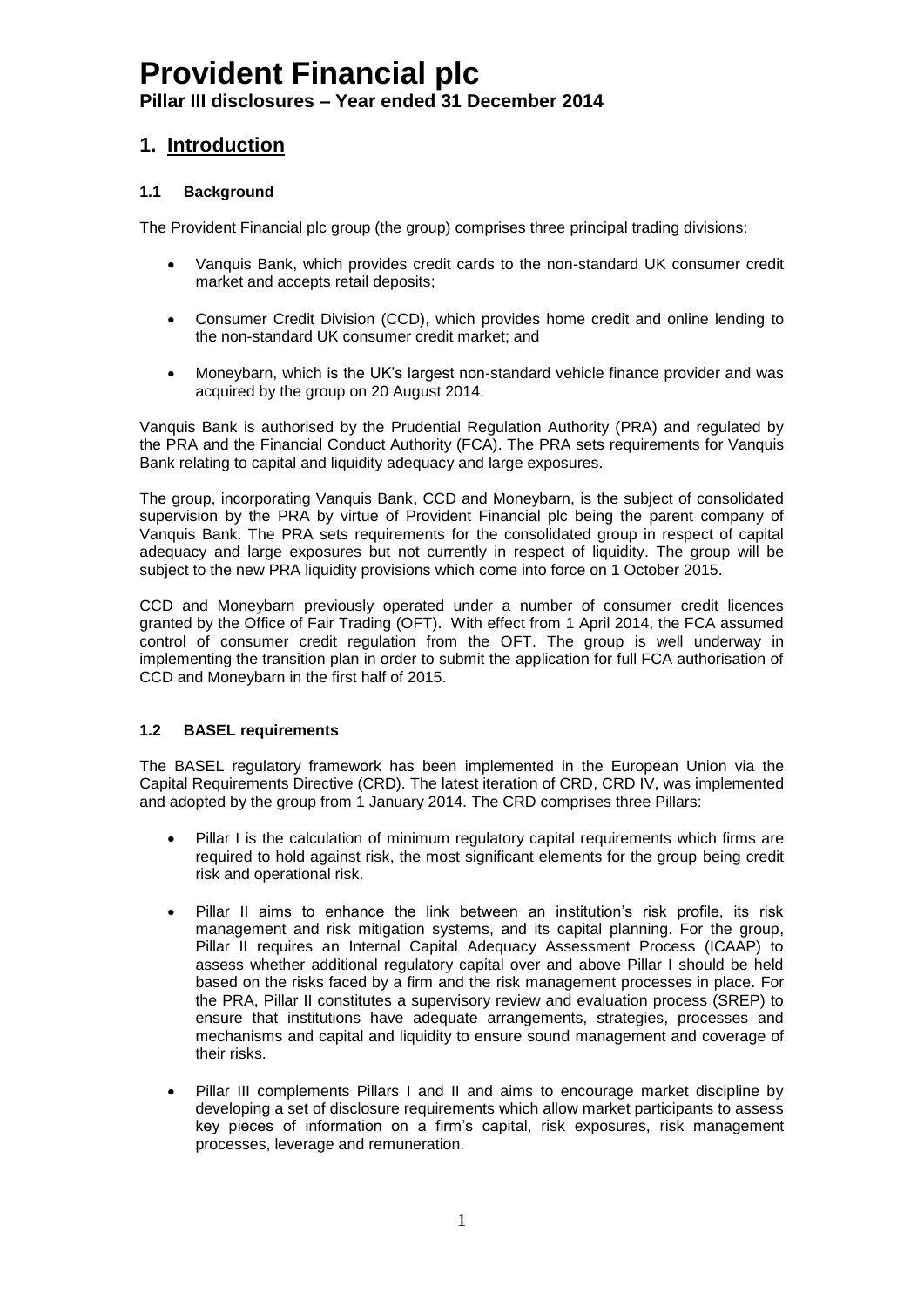#### **1.3 Pillar III disclosure policy**

The group's approved Pillar III disclosure policy is as follows:

#### **Frequency of disclosures**

Pillar III disclosures will be made on an annual basis using the group's year end date of 31 December. The disclosures will be published in line with the publication of the group's annual report and financial statements. More frequent disclosures will be made if there is a material change in the nature of the group's risk profile during any particular year.

#### **Media and location of Pillar III disclosures**

These Pillar III disclosures will be published on the group's corporate website [www.providentfinancial.com.](http://www.providentfinancial.com/)

There are a number of required Pillar III disclosures which are set out separately in the group's annual report and financial statements. Such disclosures are referenced as appropriate in this document.

Under CRD IV, the group is required to prepare remuneration code Pillar III disclosures. These disclosures are the subject of a separate and stand-alone document and are published on the group's website, [www.providentfinancial.com,](file://HOSFATEH/PFData$/FINANCE/FSA/Pillar%20III/2015/www.providentfinancial.com) on an annual basis.

#### **1.4 Basis of Pillar III disclosures**

The Pillar III disclosures have been prepared for the group as a whole in accordance with the rules laid out in article 13 of the Capital Requirements Regulation (CRR). The results of Provident Financial plc and all subsidiary undertakings have been included in the Pillar III disclosures and there are no differences between the basis of consolidation for accounting and prudential purposes.

Article 432 of the CRR states that institutions may omit one or more of the Pillar III disclosures if the information is not regarded as material. Information in disclosures shall be regarded as not material if the group does not expect that its omission or misstatement would change or influence the assessment or decision of a user relying on that information for the purpose of making economic decisions. Any disclosures omitted on the grounds of materiality have been identified as such in the body of the document.

Vanquis Bank's requirement to maintain regulatory capital and liquid resources above a level determined by the PRA could restrict the ability and size of dividend payments by Vanquis Bank to Provident Financial plc and the ability to repay amounts under a loan facility from Provident Financial plc to Vanquis Bank. Furthermore, Vanquis Bank is not permitted, and therefore does not lend, any funds to any other group company. There are no other current or foreseen material, practical or legal impediments to the prompt transfer of capital resources or repayments of liabilities between Provident Financial plc and its subsidiary undertakings.

The group has no encumbered assets, no securitised assets, and no exposures to equities and as such no further disclosure is included.

The Pillar III disclosures were approved for publication by Provident Financial plc and Vanquis Bank in March 2015.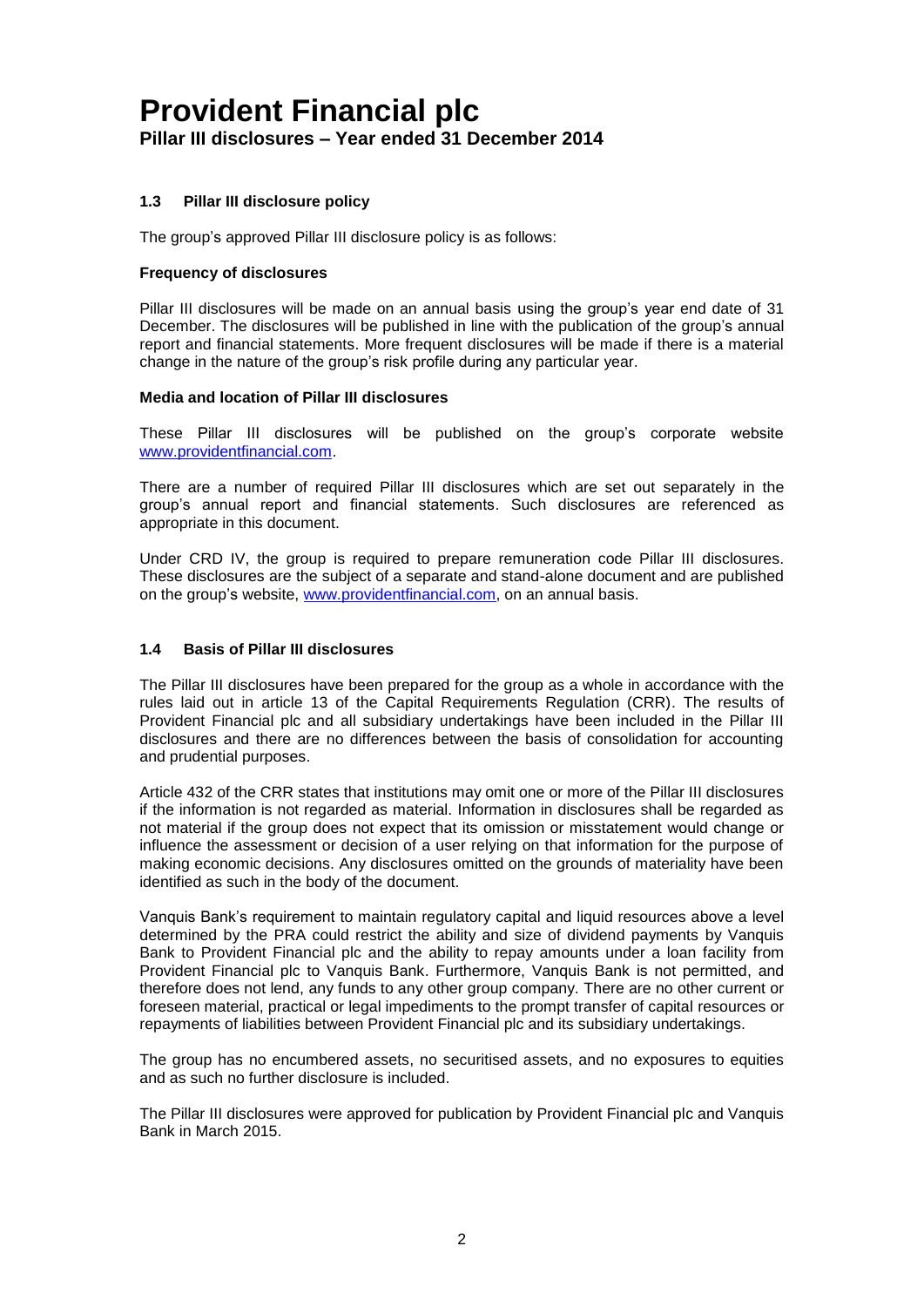### **2. Risk**

A comprehensive overview of the group's risk management objectives, policies, and governance arrangements are set out in the governance section of Provident Financial plc's annual report and financial statements.

Replication of this disclosure has not been included in this document. The group's annual report and financial statements are published on the group's website [www.providentfinancial.com.](http://www.providentfinancial.com/)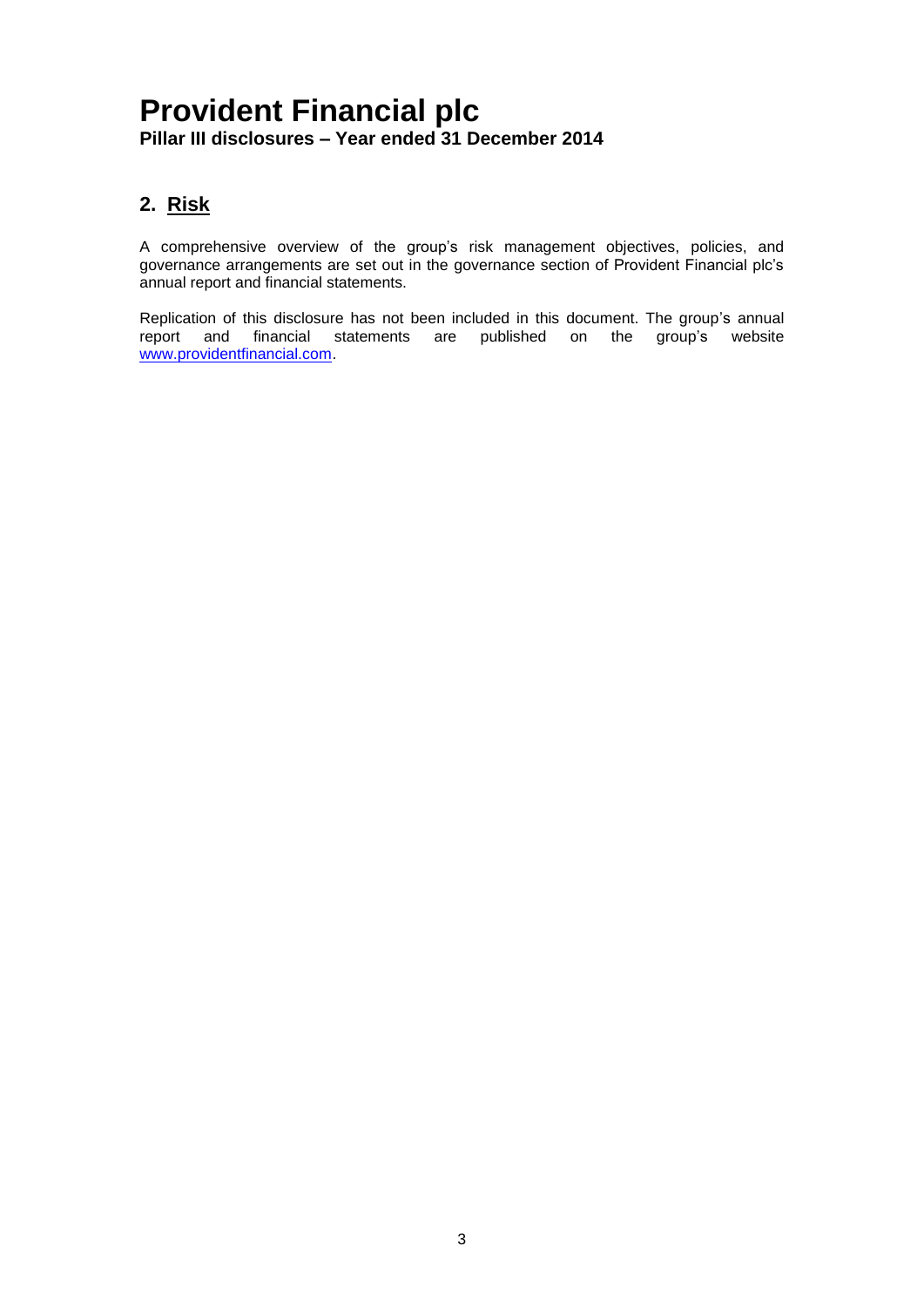**Pillar III disclosures – Year ended 31 December 2014**

### **3. Own funds and capital ratios**

#### **3.1 Composition of own funds**

The group's own funds comprise common equity tier 1 (£330.0m) and a small amount of lower tier 2 capital (£0.5m). The template in Appendix 1 sets out the composition of the group's regulatory capital resources as at 31 December 2014.

It should be noted that there are no transitional provisions which are applicable to the group which impact the calculation of own funds.

#### **3.2 Reconciliation of audited shareholders' equity to own funds**

The group's shareholder's equity is adjusted in order to arrive at a group regulatory capital figure. The adjustments include deduction of the group's pension asset, intangible assets, goodwill and fair value movements of derivative financial instruments, all net of deferred tax. In addition, any profits not audited or verified by the external auditors at the balance sheet date are deducted from retained earnings and a foreseeable dividend is accrued on any audited or verified profits based on the group's dividend policy.

The group's retained earnings and other reserves included in the 2014 audited financial statements have been reconciled to the group's regulatory capital below:

 $2011$ 

|                                                                         |                |        | ZU 14   |
|-------------------------------------------------------------------------|----------------|--------|---------|
|                                                                         | <b>Note</b>    | £m     | £m      |
| Shareholders' equity per the financial statements:                      |                |        |         |
| Called-up share capital                                                 |                | 30.3   |         |
| Share premium account                                                   |                | 268.3  |         |
| Retained earnings and other reserves                                    |                | 314.4  |         |
|                                                                         |                |        | 613.0   |
| Adjustments to retained earnings and other reserves:                    |                |        |         |
| Deduction of unaudited and unverified profits at 31 December<br>2014    | 1              | (59.0) |         |
| Deduction of foreseeable dividends on verified profits                  | $\overline{2}$ | (41.3) |         |
|                                                                         |                |        | (100.3) |
| Common equity tier 1 adjustments:                                       |                |        |         |
| Pension asset (net of deferred tax)                                     | 3              | (44.8) |         |
| Fair value of derivative financial instruments (net of deferred<br>tax) | 4              | 3.4    |         |
| Goodwill                                                                | 5              | (71.2) |         |
| Intangible assets (net of deferred tax)                                 | 6              | (70.1) |         |
| Deferred tax assets                                                     | $\overline{7}$ |        |         |
|                                                                         |                |        | (182.7) |
| Total common equity tier 1 capital after deductions                     |                |        | 330.0   |
|                                                                         |                |        |         |
| Tier 2 capital:<br>Lower tier 2 capital - Subordinated loan notes       | 8              |        | 0.5     |
|                                                                         |                |        |         |
| Total regulatory capital                                                |                |        | 330.5   |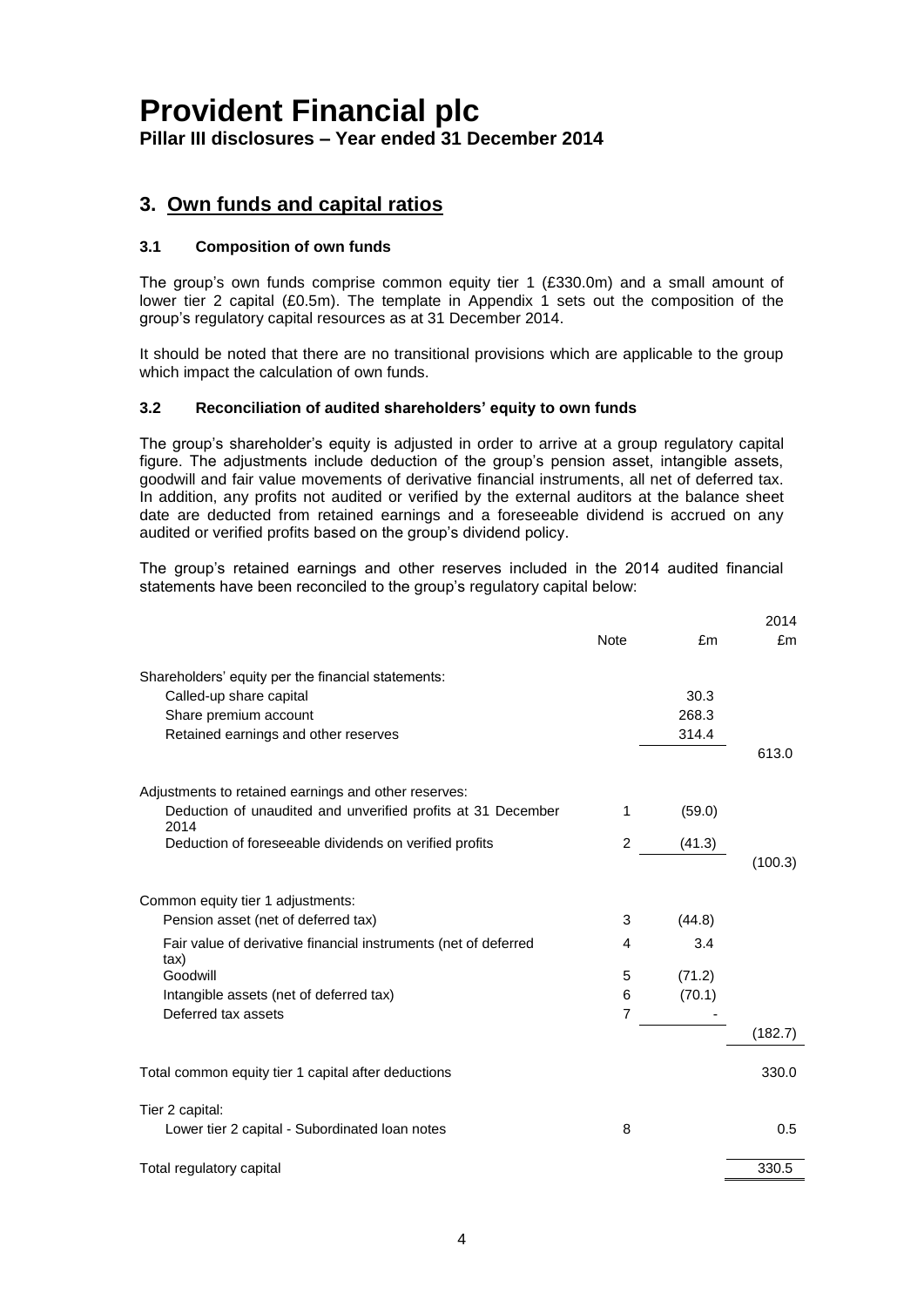#### **Notes:**

- 1. Any profits not audited or verified by the external auditors at the balance sheet date are deducted from own funds. These profits relate to the period from 30 September 2014 to 31 December 2014.
- 2. Under CRD IV, the group is required to deduct accrued dividends from own funds when they are 'foreseeable' rather than when they are declared. Foreseeable is determined to be in line with the group's current dividend policy of dividend cover of approximately 1.3 times. The foreseeable dividend relates to the profits accrued between 30 June 2014 and 30 September 2014.
- 3. The pension asset, net of deferred tax, is required to be deducted from own funds in order to calculate common equity tier 1.
- 4. The fair value of derivative financial instruments, net of deferred tax, shall not be included in any element of own funds and as such are deducted from common equity tier 1.
- 5. Goodwill reflects the surplus of consideration over identifiable assets acquired and identifiable intangible assets following the acquisition of Moneybarn on 20 August 2014. This is required to be deducted from common equity tier 1.
- 6. Intangible assets comprise the fair value of the broker relationships arising on acquisition of Moneybarn on 20 August 2014, and capitalised software and software development costs. These are required to be deducted from common equity tier 1.
- 7. Deferred tax assets that are dependent on future profitability and arise from temporary differences are to be deducted from common equity tier 1 if the total value is in excess of a threshold. The group had no deferred tax assets at 31 December 2014.
- 8. The extent to which tier 2 instruments qualify as tier 2 capital during the final five years of maturity is calculated as an amortisation of the nominal amount based on the number of calendar days until contractual maturity. At 31 December 2014 the subordinated loan notes of £6.0m had 166 days until maturity and as such £0.5m is included in own funds, further detail on the main features of the tier 2 instruments are set out in section 3.3 below.

#### **3.3 Main features of own funds instruments**

The group's common equity tier 1 consists of the group's equity share capital and reserves after adjusting for the amounts set out in section 3.2 above. The equity share capital consists of ordinary shares, the main features of the ordinary shares are set out in Appendix 2.

The group's lower tier 2 capital represents subordinated loan notes with a nominal value of £6.0m which are repayable on 15 June 2015 and accrue interest at 5.5594%.

The value of tier 2 instruments included in own funds is £0.5m and will mature on 15 June 2015. Accordingly, the main features have not been included on the basis of materiality.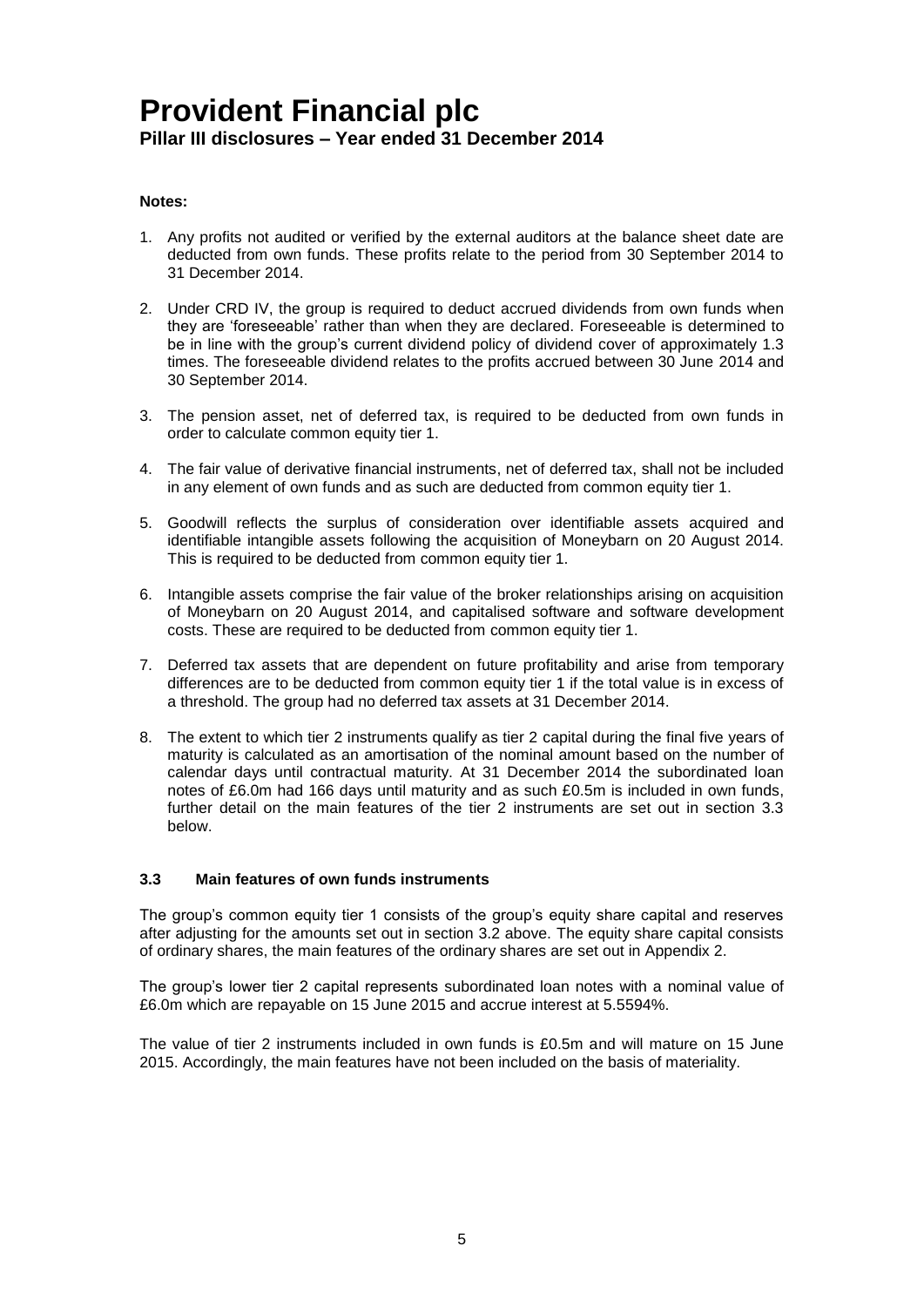**Pillar III disclosures – Year ended 31 December 2014**

### **4. Capital requirements**

#### **4.1 Capital management and controls**

The group uses a number of key performance indicators to assess progress against each of its strategic objectives, including both financial and non-financial measures. The maintenance of a secure funding and capital structure is a key group performance indicator.

The group prudently manages regulatory capital to ensure that it is always maintained at a sufficient level in excess of the ICG set by the PRA.

The key controls in achieving this objective are:

- Monitoring the level of regulatory capital against the ICG on a monthly basis as part of the group's management accounts;
- Producing a monthly rolling forecast, projecting regulatory capital and the ICG for the remainder of the current financial year;
- Forecasting regulatory capital for the following five years and comparing to the group's projected ICG over the same period as part of the budget and budget update processes in December and June each year;
- Assessing the impact that strategic projects could have upon regulatory capital;
- Submitting regulatory capital reports to the PRA periodically; and
- Assessing the appropriateness of the ICG as part of the group's ICAAP process (see 4.1.2), including stress and scenario testing, and reporting to the PRA if it is no longer considered to be appropriate.

#### **4.1.2 ICAAP process**

In accordance with the regulations, the group is required to conduct an ICAAP on an annual basis or more frequently if there is a material change in the nature, trading status or risk profile of the group. The ICAAP allows the board to assess whether the group's risk management objective is being met.

The key output of the ICAAP is a document which:

- Provides a background to the group including the group structure, strategy, key management and the internal control framework and risk management processes;
- Calculates the minimum capital required under Pillar I of the regulations for the group;
- Identifies the various additional risks facing the group not included in Pillar I and considers the required level of additional capital to be held against those risks (Pillar IIa);
- Considers the level of additional capital to be held in the PRA prescribed capital planning buffer (Pillar IIb);
- Calculates the overall regulatory capital requirement of the group as a result of Pillar I and Pillar II; and
- Performs stress testing on the group's budget projections to ensure that both the group's calculated regulatory capital requirement and the ICG is sufficient even under extreme scenarios.

The ICAAP is embedded into the group's risk management framework. Within the monthly management accounts, the group's and Vanquis Bank's regulatory capital resources are compared to the existing ICG. Management accounts are distributed to the executive directors and senior members of the management team on a monthly basis and are distributed to the board for each board meeting.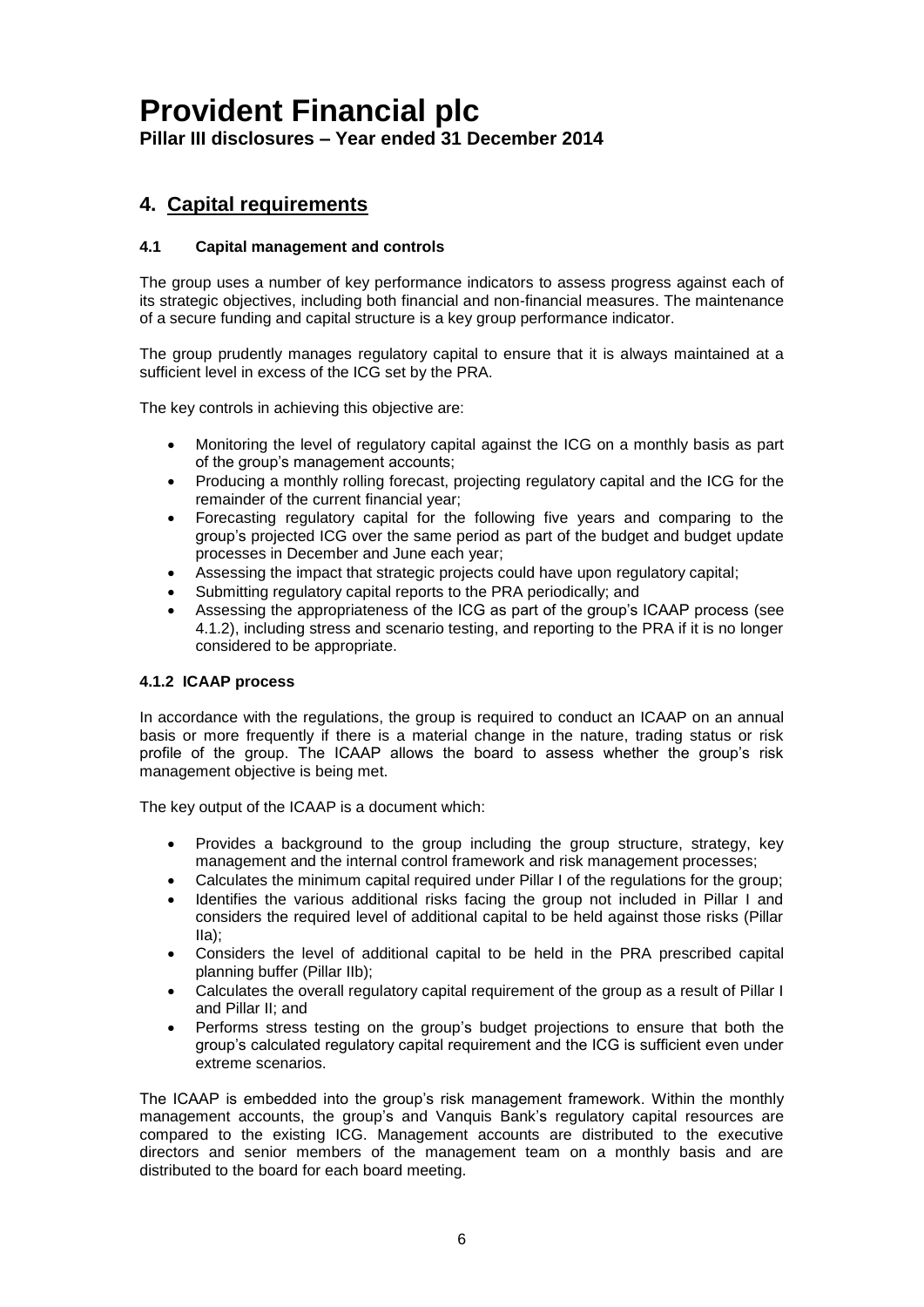The most material elements of the internal assessment of capital requirements which are summarised in the ICAAP are revisited periodically through the year.

Risk registers are revised and reviewed on a quarterly basis by the group and divisional risk committees. Any material movement in any of the key risks would be highlighted in this review and would trigger a revision of the internal assessment of capital requirements and, if appropriate, the ICAAP.

The ICAAP process, including the modelling and methodology, is periodically subject to review by the group internal audit function and external advisors.

#### **4.2 Pillar I minimum capital requirements**

In calculating the Pillar I minimum capital requirements, the group has adopted the standardised approach to credit risk and the alternative standardised approach (ASA) to operational risk.

An analysis of the Pillar I minimum capital requirements and risk weighted exposures as at 31 December 2014 is as follows:

|                                                        | Ref | 2014     | 2014        |
|--------------------------------------------------------|-----|----------|-------------|
|                                                        |     | Pillar I | <b>Risk</b> |
|                                                        |     | minimum  | weighted    |
|                                                        |     |          | exposure    |
|                                                        |     | £m       | £m          |
| Credit risk                                            | 4.3 | 121.9    | 1,523.6     |
|                                                        |     |          |             |
| Operational risk                                       | 4.4 | 10.0     | 125.0       |
|                                                        |     |          |             |
| Other risks                                            |     | ۰        | 0.7         |
|                                                        |     |          |             |
| Pillar I minimum capital requirement as at 31 December |     | 131.9    | 1,649.3     |

The following risks are included in the Pillar I requirements calculation but the value of the requirement rounds to zero: counterparty credit risk; credit valuation adjustment risk; and market risk.

**Counterparty credit risk** - The group measures exposure value on counterparty credit exposures under the counterparty credit risk (CCR) mark-to-market method as permitted under CRD IV. This exposure value is derived by adding the gross positive fair value of the contract (replacement cost) to the contract's potential credit exposure, which is derived by applying a multiple based on the contract's residual maturity to the notional value of the contract. The group uses derivative financial instruments to hedge the interest rate risk and foreign exchange rate risk on its borrowings and overseas profits. The group does not enter into speculative transactions or positions.

**Credit valuation adjustment (CVA) risk** - CVA represents the market value of counterparty credit risk and is calculated for all group derivatives. The group uses derivative financial instruments to hedge the interest rate risk and foreign exchange rate risk on its borrowings and overseas profits. The group does not enter into speculative transactions or positions.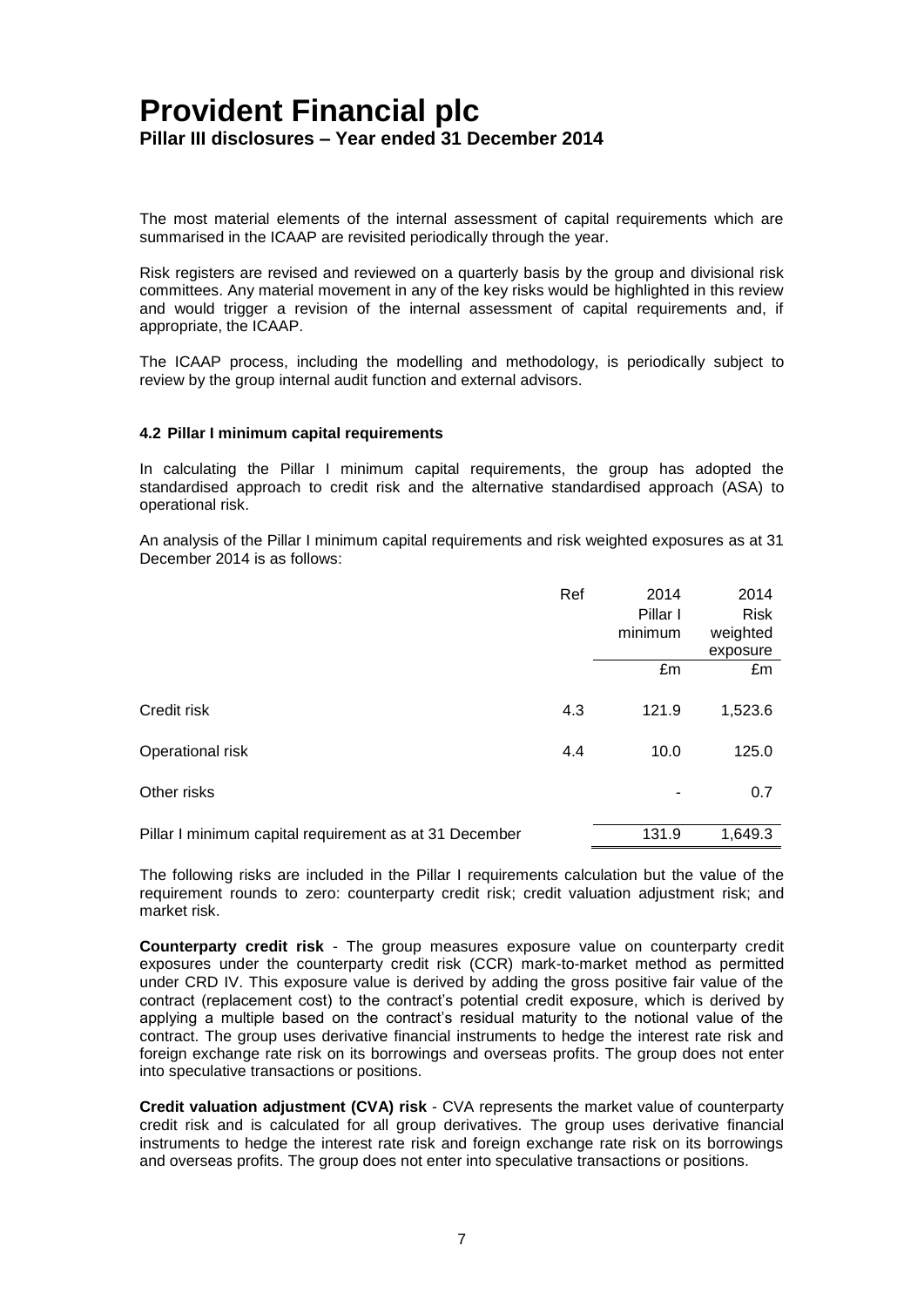**Market risk** - The risk of loss due to adverse market movements caused by active trading positions taken in interest rates, foreign exchange markets, bonds and equities. The group has operations in both the Republic of Ireland and Poland and therefore has an element of foreign currency market risk. The group's corporate policies do not permit it to undertake position taking or trading books of this type and therefore it does not do so.

These risks are not material and therefore no further analysis or discussion has been disclosed.

The group is required to include information on their exposure to interest rate risk and as such this information is set out in section 4.5.

#### **4.3 Credit risk**

An analysis of the Pillar I minimum capital requirements and risk weighted exposures as at 31 December 2014 is as follows:

|                                                               | 2014<br>Pillar I<br>minimum | 2014<br><b>Risk</b><br>weighted<br>exposure |
|---------------------------------------------------------------|-----------------------------|---------------------------------------------|
|                                                               | £m                          | £m                                          |
| Retail exposures – not past due                               | 98.7                        | 1,233.7                                     |
| Retail exposures - past due                                   | 18.5                        | 231.2                                       |
| Exposures to corporates                                       | 2.0                         | 24.9                                        |
| Exposures to institutions with a short term credit assessment | 0.5                         | 6.3                                         |
| Other exposures                                               | 2.2                         | 27.5                                        |
| Total credit risk                                             | 121.9                       | 1,523.6                                     |

The retail exposures constitute the group customer receivables and further disclosure on the retail exposures is set out in 4.3.1 to 4.3.4 below.

External credit assessment institutions (ECAIs) are used to calculate the Pillar I minimum capital requirements for exposures to institutions. The group relies principally on two ECAIs - Moody's and Fitch Ratings.

The exposures to corporate, institutions and other exposures are not deemed material for further disclosure.

#### **4.3.1 Method for determining specific credit risk adjustments - accounting policy for customer receivables**

Customer receivables are initially recorded at the amount advanced to the customer plus directly attributable issue costs. Subsequently, receivables are increased by revenue and reduced by cash collections and any deduction for impairment.

The group assesses whether there is objective evidence that customer receivables are impaired on an ongoing basis. The principal criteria for determining whether there is objective evidence of impairment is delinquency in contractual payments.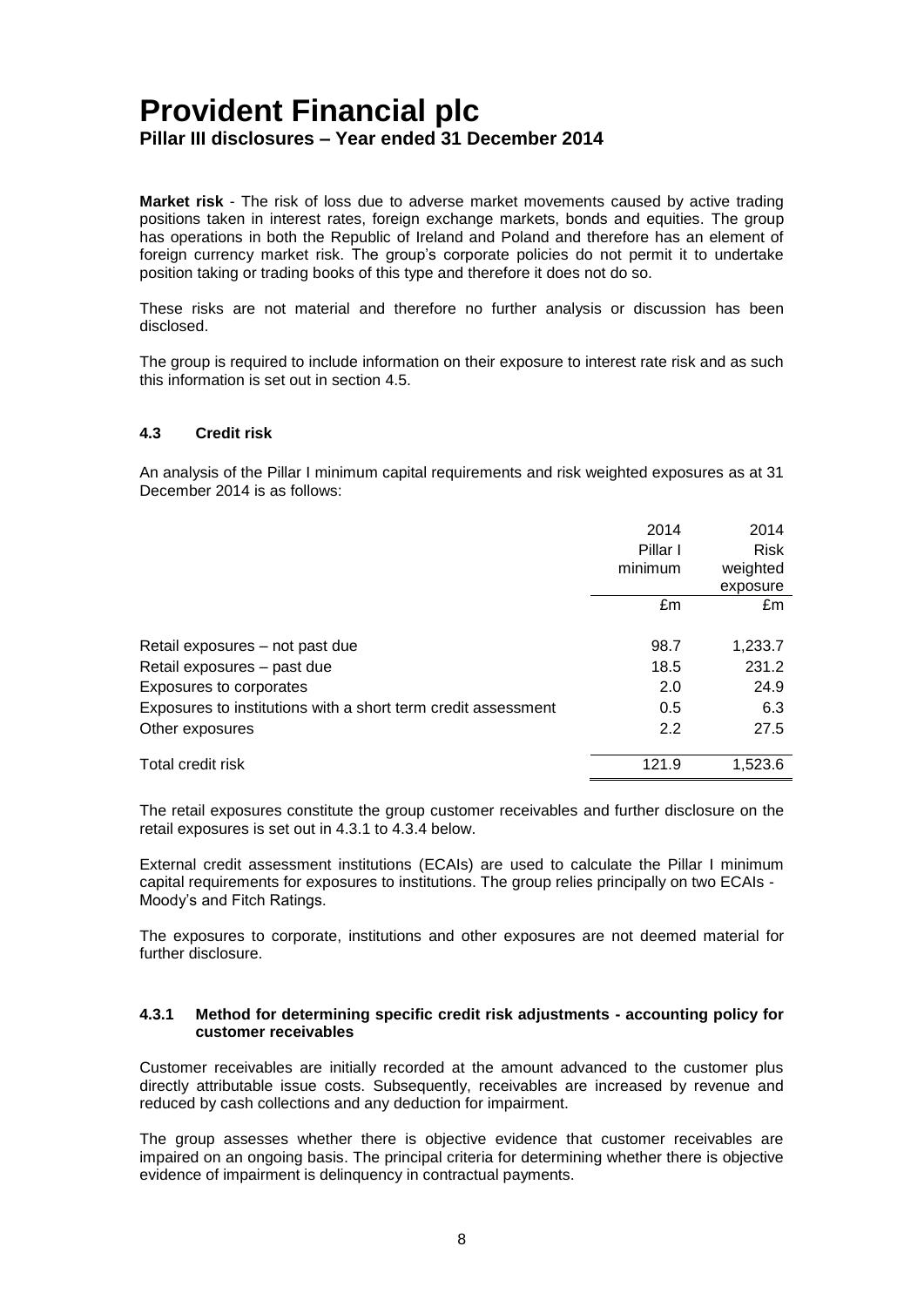Within Vanquis Bank and Moneybarn, where repayments are typically made monthly, customer balances are deemed to be impaired when one monthly contractual payment is missed. Impairment is calculated as the difference between the carrying value of receivables and the present value of estimated future cash flows discounted at the original effective interest rate. Estimated future cash flows are based on the historical performance of customer balances falling into different arrears stages and are regularly reassessed.

Separate provisions are raised where forbearance is provided to the customer and alternative payment arrangements are established. Accounts under payment arrangements are separately identified according to the type of payment arrangement. The carrying value of receivables under each type of payment arrangement is calculated using historical cash flows to predict future expected cash flows which are discounted at the original effective interest rate.

Within the weekly home credit business of CCD, objective evidence of impairment is based on the payment performance of loans in the previous 12 weeks as this is considered to be the most appropriate indicator of credit quality. Loans are deemed to be impaired when the cumulative amount of two or more contractual weekly payments have been missed in the previous 12-week period since only at this point do the expected future cash flows from loans deteriorate significantly. Loans with one missed weekly payment over the previous 12-week period are not deemed to be impaired. The amount of impairment loss is calculated on a portfolio basis by reference to arrears stages and is measured as the difference between the carrying value of the loans and the present value of estimated future cash flows discounted at the original effective interest rate. Subsequent cash flows are regularly compared to estimated cash flows to ensure that the estimates are sufficiently accurate for impairment provisioning purposes.

In Vanquis Bank and Moneybarn impairment is recorded through the use of an allowance account whilst in CCD impairment charges are deducted directly from the carrying value of receivables.

Impairment is charged to the income statement as part of operating costs.

#### **4.3.2 Analysis of credit risk exposures**

The group's maximum exposure to credit risk on customer receivables is the carrying value of customer receivables recorded in the group's balance sheet.

All customer receivables are classed as retail exposures. Vanquis Bank exposures are revolving retail exposures.

Exposures analysed by business division are as follows:

| $-$ , poom oo anan joog siyaamidoo an noron ah o ad romo nor | 2014<br>£m                |
|--------------------------------------------------------------|---------------------------|
| Vanquis Bank<br><b>CCD</b><br>Moneybarn                      | 1,109.4<br>588.1<br>151.7 |
| Total                                                        | 1,849.2                   |

The average exposure in the year ended 31 December 2014 was £1,623.9m.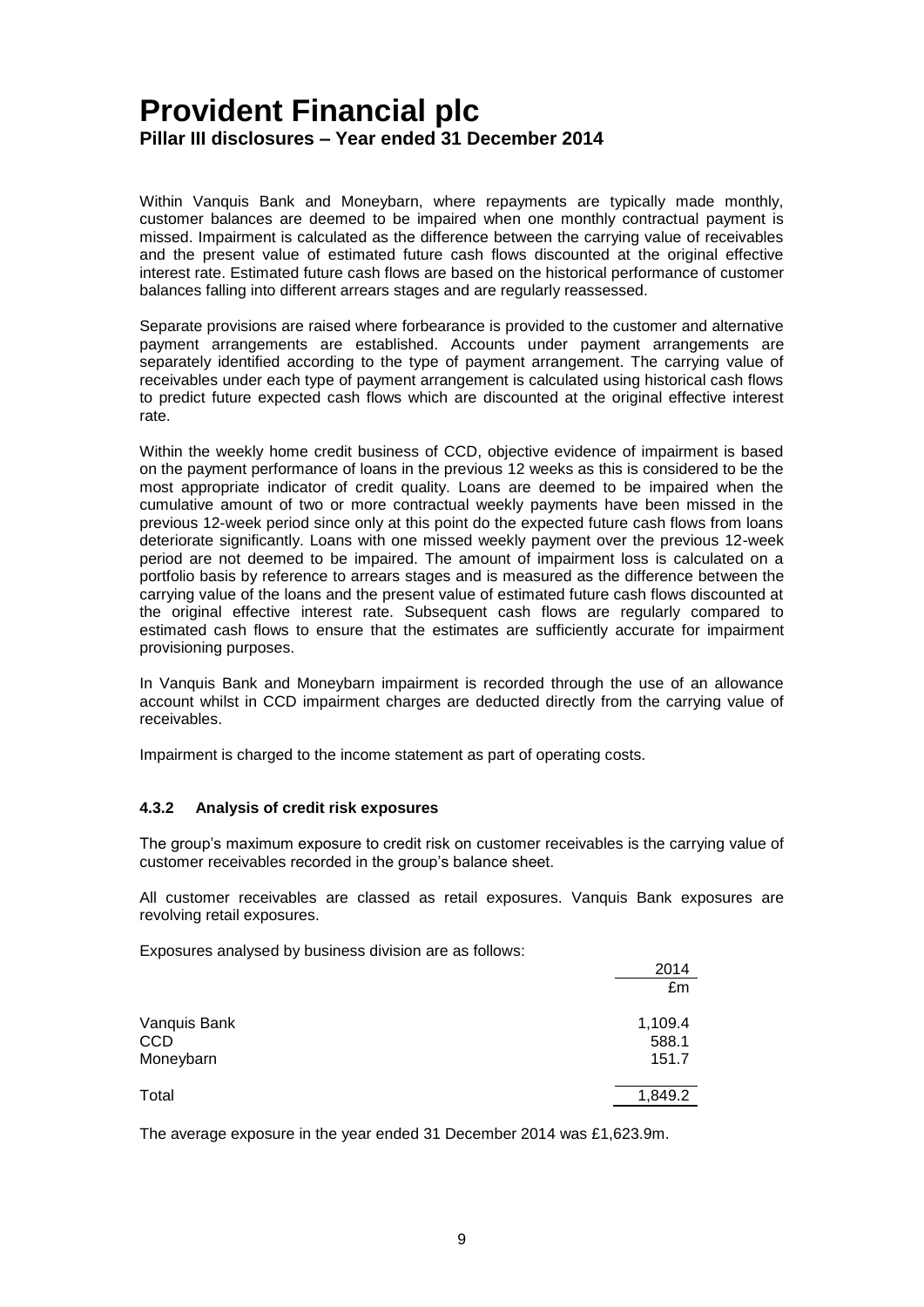Exposures analysed by geographical area are as follows:

| Exposered analysed by goographical area are as reliews. | 2014<br>£m              |
|---------------------------------------------------------|-------------------------|
| UK<br>Republic of Ireland<br>Poland                     | 1,779.8<br>53.9<br>15.5 |
| Total                                                   | 1,849.2                 |

Republic of Ireland exposures relate to loans issued by the home credit business and Polish exposures relate to the Vanquis Bank pilot credit card operation. In early 2015, a decision was made to withdraw from the pilot credit card operation in Poland. This reflects a conclusion that the timeframe required to develop a business of sufficient scale to achieve the group's target returns is too long and therefore not the best use of the group's capital.

The following table shows the residual maturity of exposures by business on a contractual basis:

|              | 2014           |                  |         |
|--------------|----------------|------------------|---------|
|              | Due within one | Due in more than |         |
|              | year           | one year         | Total   |
|              | £m             | £m               | £m      |
| Vanquis Bank | 1,109.4        |                  | 1,109.4 |
| <b>CCD</b>   | 532.8          | 55.3             | 588.1   |
| Moneybarn    | 51.4           | 100.3            | 151.7   |
| Total        | 1,693.6        | 155.6            | 1,849.2 |

#### **4.3.3 Credit quality of customer receivables**

Within Vanquis Bank and Moneybarn, customer balances are deemed to be impaired as soon as customers miss one contractual monthly payment. Therefore, within Vanquis Bank and Moneybarn, there are no accounts/balances which are past due but not impaired.

In the home credit business, past due but not impaired balances relate to loans which are contractually overdue. However, contractually overdue loans are not deemed to be impaired unless the customer has missed two or more cumulative weekly payments in the previous 12 week period, since only at this point do the expected future cash flows from loans deteriorate significantly.

The credit quality of customer receivables is as follows:

|                                                            | 2014<br>£m      |
|------------------------------------------------------------|-----------------|
|                                                            |                 |
| Neither past due nor impaired<br>Past due but not impaired | 1,399.6<br>64.6 |
| Impaired                                                   | 385.0           |
| Total                                                      | 1,849.2         |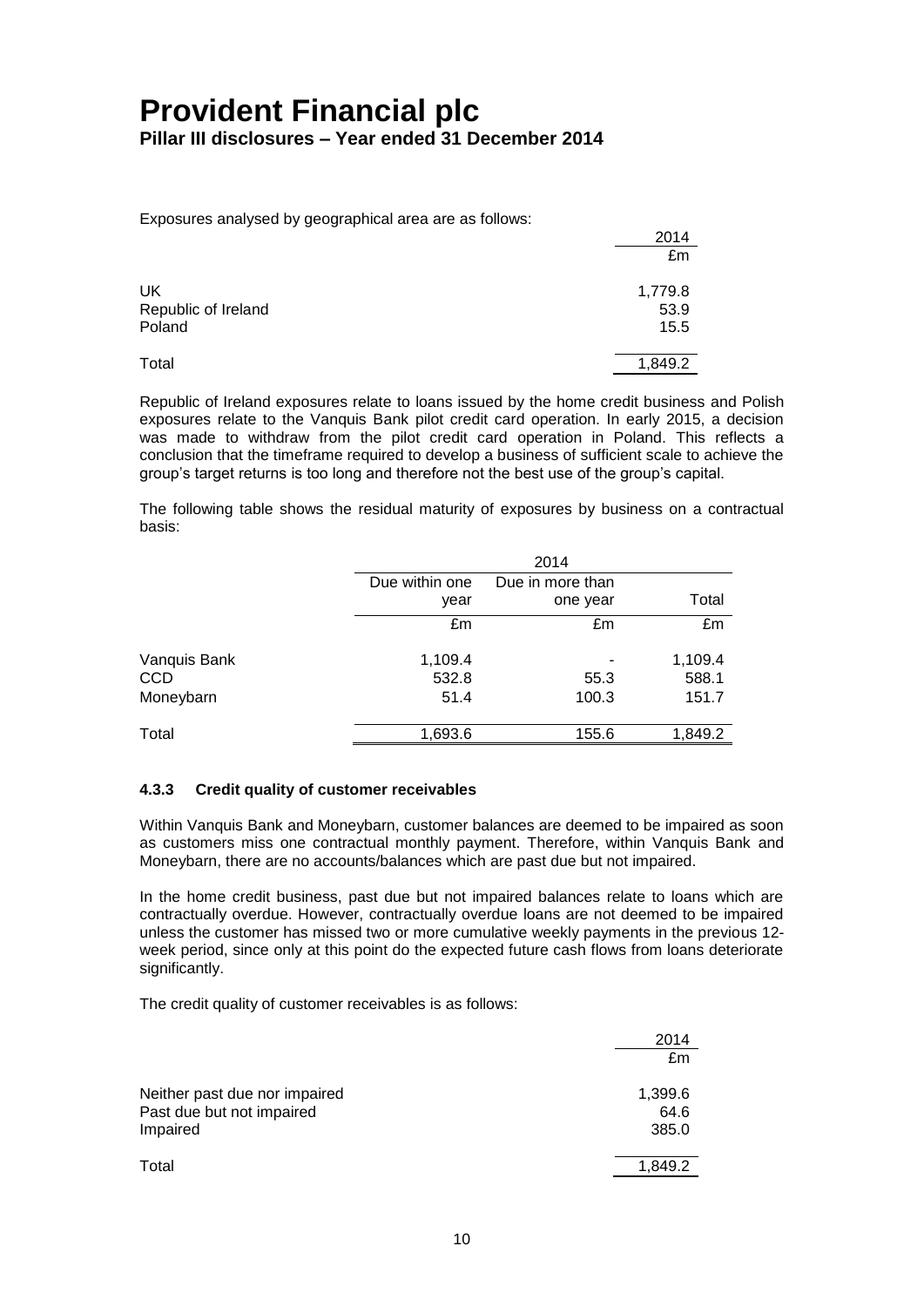The credit quality of customer receivables analysed by business division is as follows:

|                               | 2014                     |            |           |         |
|-------------------------------|--------------------------|------------|-----------|---------|
|                               | Vanquis                  |            |           |         |
|                               | <b>Bank</b>              | <b>CCD</b> | Moneybarn | Total   |
|                               | £m                       | £m         | £m        | £m      |
| Neither past due nor impaired | 1,022                    | 258.4      | 119.2     | 1,399.6 |
| Past due but not impaired     | $\overline{\phantom{a}}$ | 64.6       | ۰         | 64.6    |
| Impaired                      | 87.4                     | 265.1      | 32.5      | 385.0   |
| Total                         | 1,109.4                  | 588.1      | 151.7     | 1,849.2 |

The credit quality of customer receivables analysed by geographical area is as follows:

|                               |         | 2014       |        |         |
|-------------------------------|---------|------------|--------|---------|
|                               | UK      | <b>ROI</b> | Poland | Total   |
|                               | £m      | £m         | £m     | £m      |
| Neither past due nor impaired | 1,355.6 | 30.2       | 13.8   | 1,399.6 |
| Past due but not impaired     | 59.9    | 4.7        |        | 64.6    |
| Impaired                      | 364.3   | 19.0       | 1.7    | 385.0   |
| Total                         | 1,779.8 | 53.9       | 15.5   | 1,849.2 |

#### **4.3.4 Movement in impairment provisions**

The impairment charge to the income statement in respect of customer receivables analysed by business division is as follows:

|              | 2014  |
|--------------|-------|
|              | £m    |
| Vanquis Bank | 149.1 |
| <b>CCD</b>   | 177.5 |
| Moneybarn    | 1.2   |
| Total        | 327.8 |

The movement in the impairment allowance account within Vanquis Bank in the year is as follows:

|                                     | 2014    |
|-------------------------------------|---------|
|                                     | £m      |
| At 1 January                        | 128.8   |
| Charge for the year                 | 149.1   |
| Amounts written off during the year | (123.3) |
| Amounts recovered during the year   | 24.0    |
| At 31 December                      | 178.6   |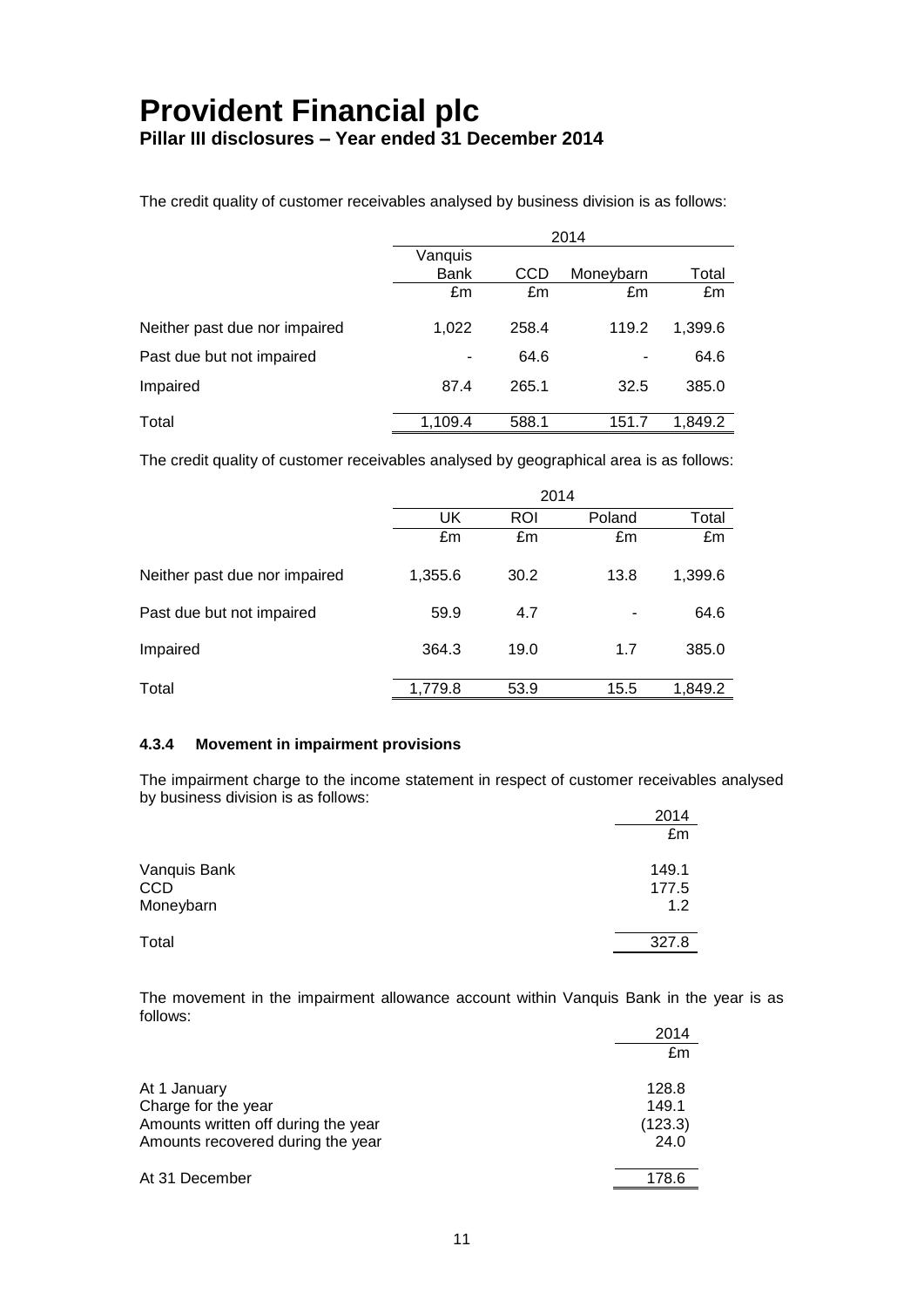The movement in the impairment allowance account within Moneybarn in the period since acquisition is as follows:

|                                       | 2014  |
|---------------------------------------|-------|
|                                       | £m    |
| On acquisition                        | 27.0  |
| Charge for the period                 | 1.2   |
| Amounts written off during the period | (1.1) |
| Amounts recovered during the period   |       |
| At 31 December                        | 271   |

For CCD, impairment charges are deducted directly from the carrying value of receivables without the use of an impairment allowance account. Accordingly, it is not possible to disclose movements in an impairment allowance account for CCD.

#### **4.4 Operational risk**

Consistent with the approach adopted in previous years, the group has elected to use the ASA for measuring operational risk. The ASA is an approach which is tailored specifically to firms whose primary business lines involve retail banking and/or commercial banking and can only be adopted provided certain criteria are met. Management are satisfied that they can adopt the ASA in accordance with CRR article 319 and 320 as follows:

- The group has a well-documented assessment and management system for operational risk with clear responsibilities assigned for this system. In addition, the group is able to identify exposures to operational risk, has systems of reporting operational risk matters to senior management and has procedures in place for taking appropriate action. These systems of control are comprehensive and proportionate to the nature, scale and complexity of the firm's activities;
- The operations of the group are wholly focused in retail banking, 100% of all revenue activities are derived from this activity;
- The group issues credit to non-standard customers and there is a higher probability of default; and
- Management has concluded that the ASA provides an appropriate basis for calculating the own funds requirement for operational risk.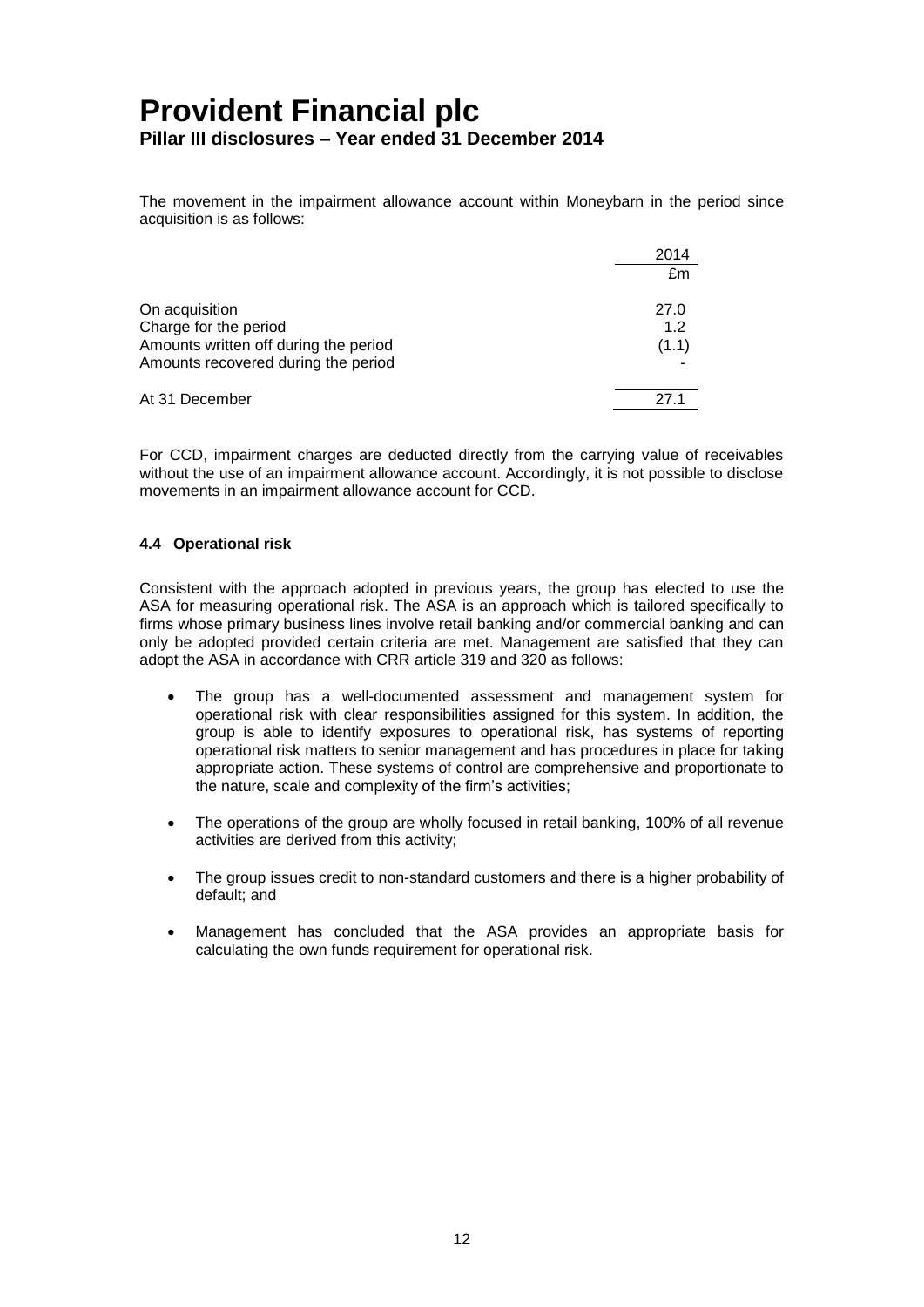#### **4.5 Interest rate risk**

Interest rate risk is the risk of a change in external interest rates which leads to an increase in the group's cost of borrowing.

The group's exposure to movements in interest rates is continually monitored and is formally reported to the group treasury committee under a board-approved interest rate hedging policy on a quarterly basis or more frequently as deemed appropriate.

The group measures its interest rate exposure by quantifying the impact of an immediate and sustained movement of 200bp in LIBOR rates upon its forecast profit before taxation.

In calculating this exposure, the group assumes that it will re-price products for new lending. It is possible for Vanquis Bank to re-price its receivables within 2 months and for CCD and Moneybarn loans to be issued at re-priced levels within 1 month. Given the short duration of the receivables book, on average the group would be able to re-price its receivables portfolio within 6 months to mitigate the impact upon forecast borrowing costs.

The level of fixed and floating-rate receivables and borrowings beyond the next 6 months are forecast to be matched, resulting in a neutral interest rate position.

The level of downside risk resulting from exposure to interest rates calculated on the basis set out above as at 31 December 2014 is as follows:

|                  | 2014       |
|------------------|------------|
|                  | £m         |
| Sterling<br>Euro | 1.5<br>0.3 |
| Total            | 1.8        |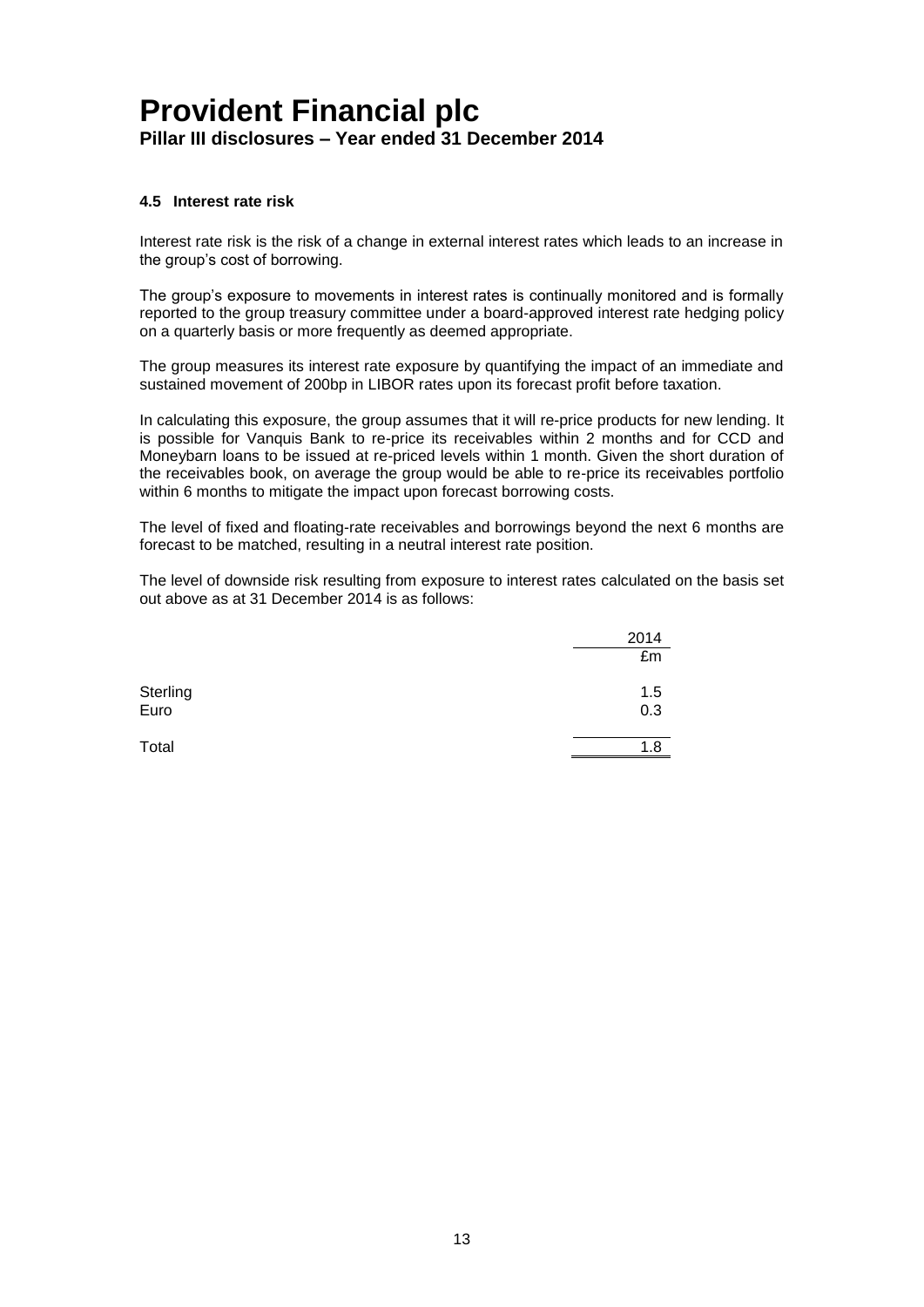### **5. Capital buffers**

CRD IV establishes a number of capital buffers to be met with common equity tier 1 capital:

**Capital conservation buffer** - Designed to enable firms to absorb losses in stressed periods and is set at 2.5% of risk weighted assets. The buffer will apply to the group and will be phased in from 1 January 2016 to 1 January 2019.

**Countercyclical capital buffer** - CRD IV introduces a countercyclical capital buffer to ensure banks build up capital outside periods of stress that can be drawn down when losses are incurred.

The institution-specific buffer rate for the group will be based on the weighted average of the buffer rates that apply in the jurisdictions where relevant credit exposures are located. As set out in section 4.3.2, the group's credit exposures are located in the UK, the Republic of Ireland and Poland. Currently the group's institution-specific countercyclical capital buffer is zero.

**Systemic risk buffer (SRB)** - In addition to the measures above, CRD IV sets out an SRB with a view to mitigating structural macroprudential risk. The SRB is to be applied to ring fenced banks and building societies over a certain threshold, which are together defined as 'SRB institutions'. The SRB does not apply to either the group or Vanquis Bank.

**Globally systemically important institutions (G-SII) and other systemically important institutions (O-SII) buffers** - Additional buffers are required for institutions defined as globally systemic or of other systemic importance. The G-SII and O-SII buffers do not apply to either the group or Vanquis Bank.

**Pillar II and the PRA buffer** - Under the Pillar II framework, banks are already required to hold capital in respect of the internal capital adequacy assessment and supervisory review which leads to a final determination by the PRA of individual capital guidance.

As part of the CRD IV implementation, the PRA have proposed to introduce a PRA buffer, to replace the existing capital planning buffer. It is proposed that a PRA buffer will avoid duplication with CRD IV buffers (set out above) and will be set for a particular firm depending on its vulnerability in a stress scenario or where the PRA has identified risk management and governance failings. Where the PRA considers there is overlap between the CRD IV buffers and the PRA buffer assessment, the PRA proposes to set the PRA buffer as the excess capital required over and above the CRD IV buffers. The PRA expects to finalise the Pillar II framework in July 2015, with implementation expected from 1 January 2016. Until this consultation is finalised and revised rules and guidance issued, there remains uncertainty as to the exact buffer rate requirements for the group.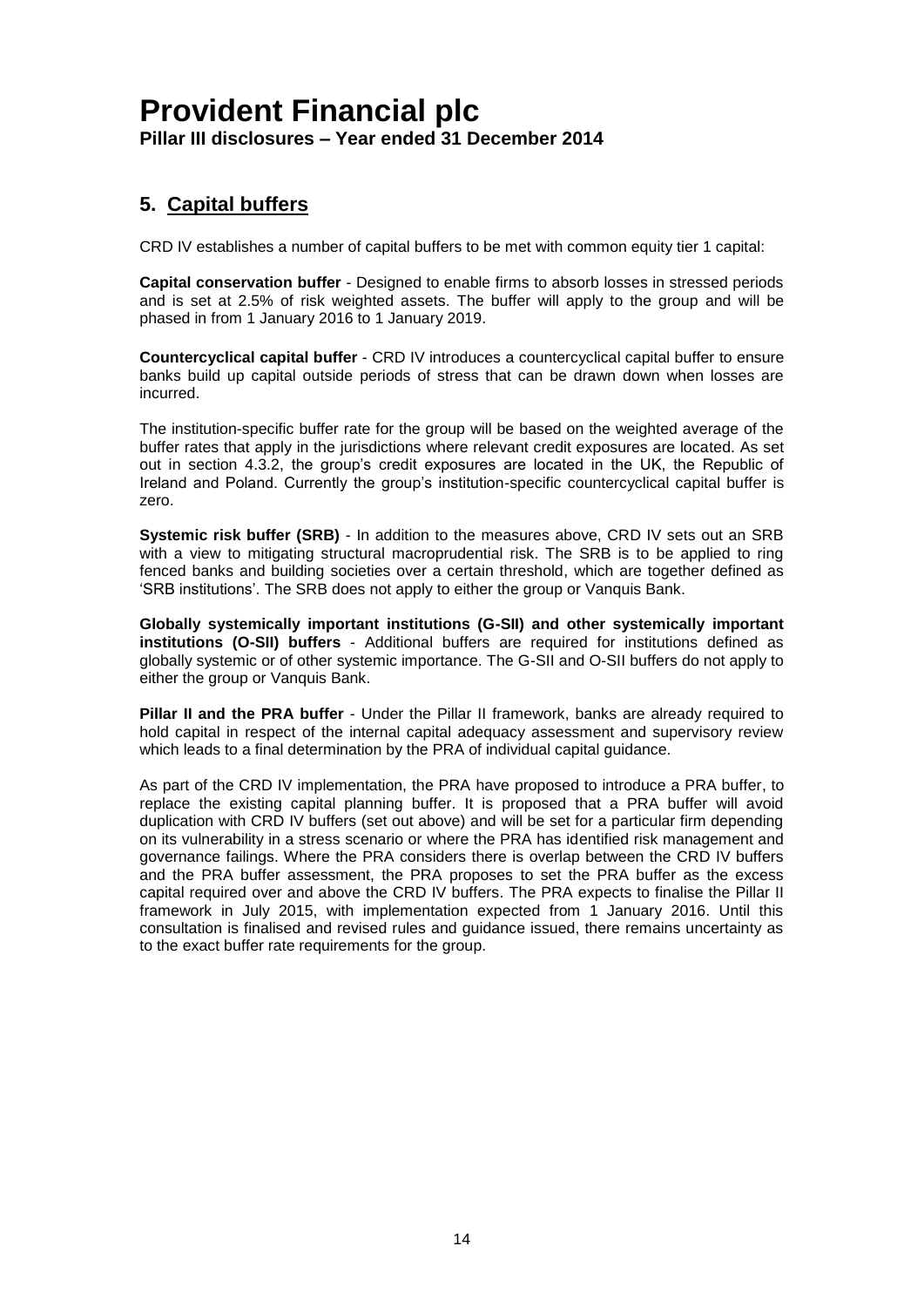### **6. Leverage and capital ratios**

#### **6.1 Leverage ratio**

The leverage ratio is a new monitoring tool which aims to facilitate an assessment of the risk of excessive leverage in an institution. The ratio is calculated as tier 1 capital divided by on and off balance sheet exposures in accordance with the provisions set out in CRR article 429.

Work is ongoing by the European Banking Authority (EBA) and by the Financial Policy Committee (FPC) in order to review the design of the leverage ratio framework and to assess the impact of the ratio as a binding measure.

The leverage ratio for the group at 31 December 2014 is as follows:

|                                                        | 2014    |
|--------------------------------------------------------|---------|
|                                                        | £m      |
|                                                        |         |
| Total assets per the audited financial statements      | 2,258.7 |
| Reversal of accounting value of derivatives            | (0.2)   |
| Add back market value of derivatives                   | 0.9     |
| Addition of off balance sheet commitments <sup>1</sup> | 50.5    |
| Exclusion of items deducted from own funds (see 3.2)   | (182.7) |
| Total leverage exposure                                | 2,127.2 |
| Tier 1 capital (see 3.2)                               | 330.0   |
|                                                        |         |
| Leverage ratio                                         | 15.5%   |

1 The exposure of off balance sheet commitments relate to undrawn credit card lines in Vanquis Bank.

There are no transitional provisions which are applicable to the group which impact the calculation of the leverage ratio.

Excessive leverage is managed through the group's secure funding and capital structure. The group has a stated maximum gearing ratio (calculated in accordance with the group's banking covenants) of 3.5 times which is aligned with the group's growth targets and dividend payout policy.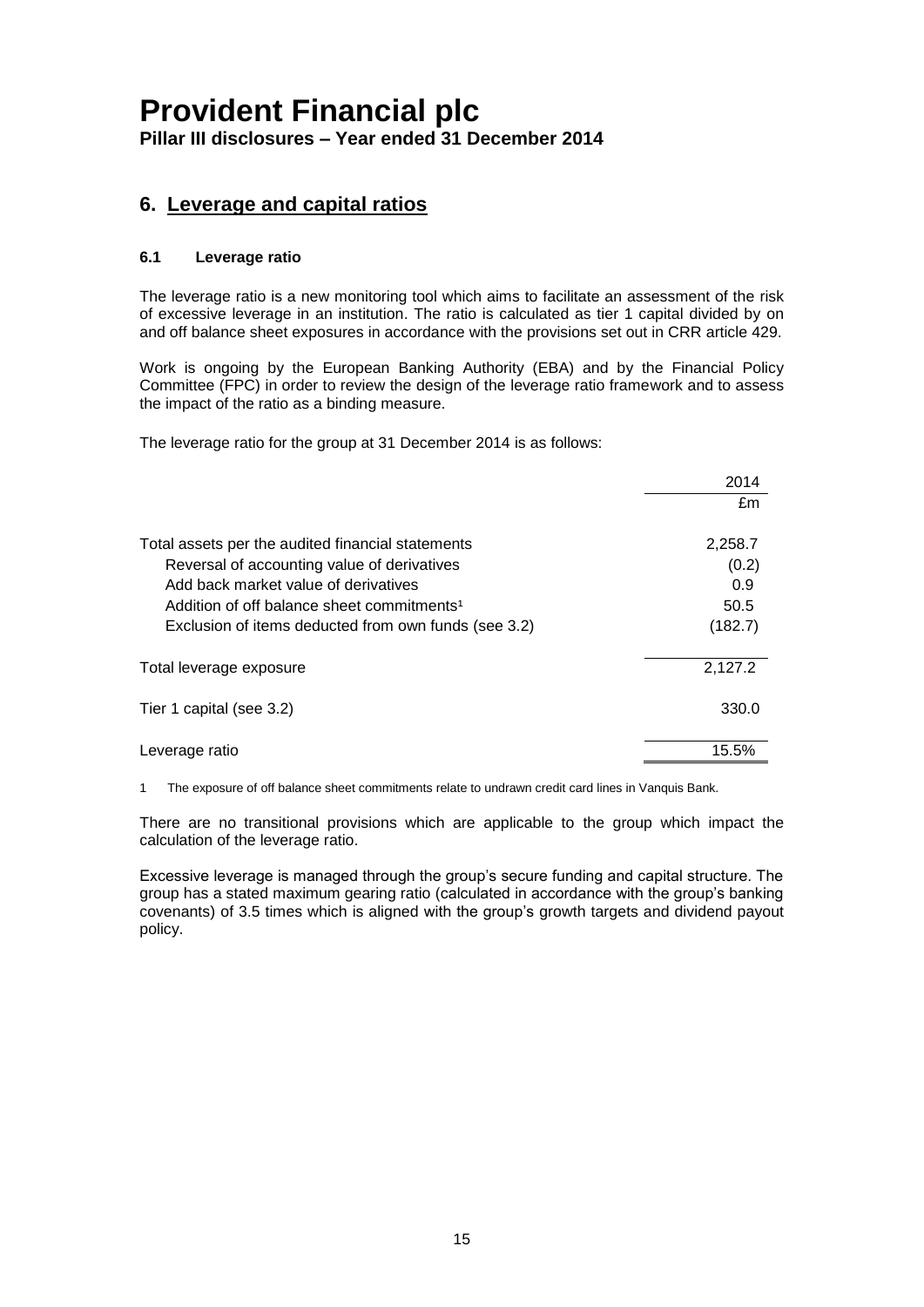#### **6.2 Capital ratios**

The common equity tier 1 and total capital ratios for the group are as follows:

|                                        | 2014    |
|----------------------------------------|---------|
|                                        | £m      |
| Common equity tier 1 capital (see 3.2) | 330.0   |
| Tier 2 capital (see 3.2)               | 0.5     |
| Total capital                          | 330.5   |
| Risk exposure amount (see 4.2)         | 1,649.3 |
| Common equity tier 1 capital ratio     | 20.0%   |
| Total capital ratio                    | 20.0%   |

The group has no additional tier 1 capital and as such there is no difference between the common equity tier 1 capital ratio and the tier 1 capital ratio.

There are no transitional provisions which are applicable to the group which impact the calculation of the capital ratios.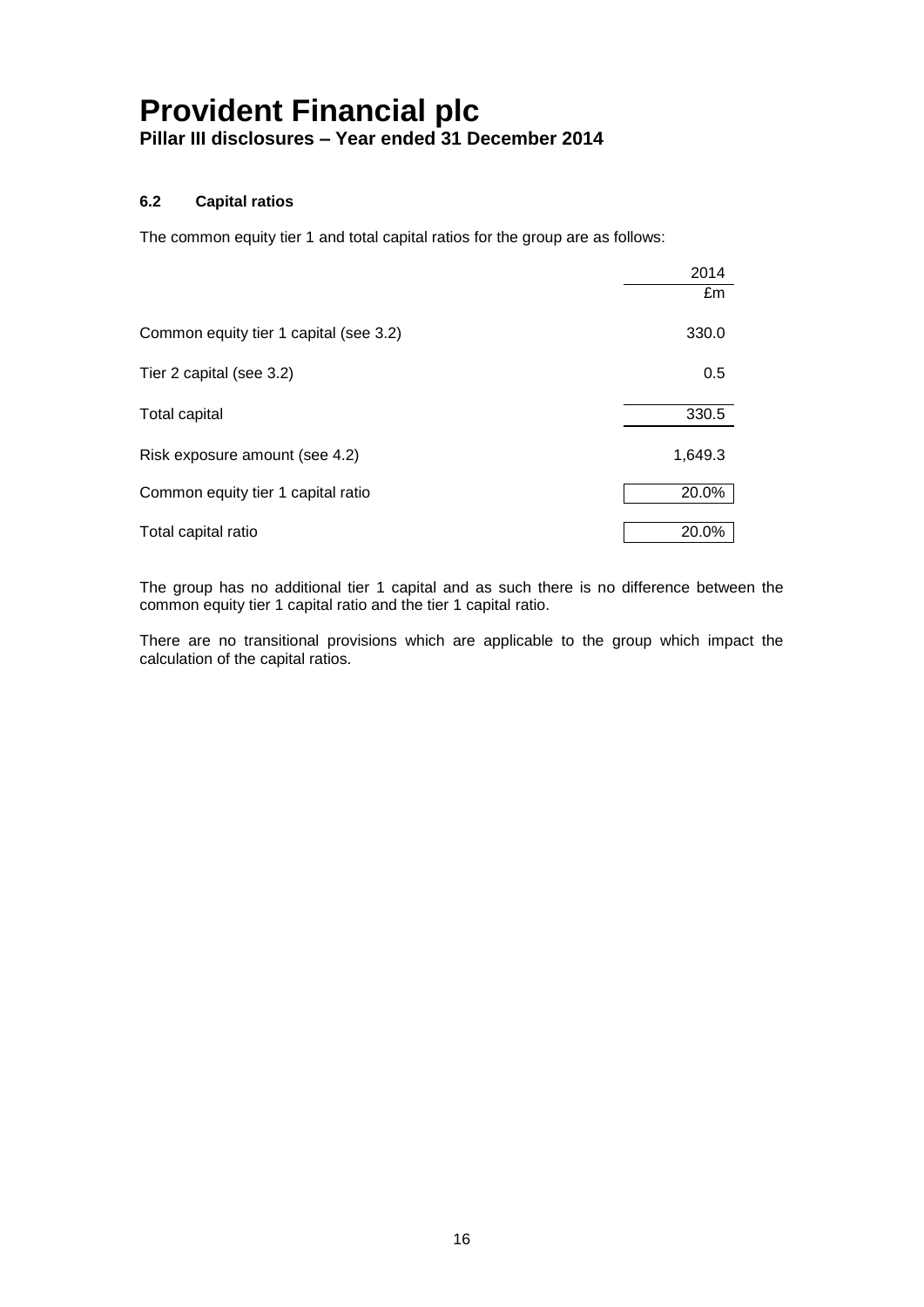#### **APPENDIX 1 – Own funds template**

|              | <b>Common Equity Tier 1 Capital: Instruments and reserves</b>                                  | <b>Amount at</b><br><b>Disclosure</b><br>Date<br><b>fm</b> |
|--------------|------------------------------------------------------------------------------------------------|------------------------------------------------------------|
| $\mathbf{1}$ | Capital instruments and the related share premium accounts                                     | 298.6                                                      |
|              | of which: Ordinary share capital                                                               | 298.6                                                      |
| 2            | Retained earnings                                                                              | 145.7                                                      |
| 3            | Accumulated other comprehensive income (and other reserves, to include unrealised              | 42.0                                                       |
|              | gains and losses under the applicable accounting standards)                                    |                                                            |
| За           | Funds for general banking risk                                                                 |                                                            |
| 4            | Amount of qualifying items referred to in Article 484 (3) and the related share premium        |                                                            |
|              | accounts subject to phase out from CET1                                                        |                                                            |
|              | Public sector capital injections grandfathered until 1 January 2018                            | $\overline{\phantom{a}}$                                   |
| 5            | Minority interests (amount allowed in consolidated CET1)                                       |                                                            |
| 5a           | Independently reviewed interim profits net of any foreseeable charge or dividend               | 26.4                                                       |
| 6            | Common Equity Tier 1 (CET1) capital before regulatory adjustments                              | 512.7                                                      |
|              | <b>Common Equity Tier 1 Capital: regulatory adjustments</b>                                    |                                                            |
| 7            | Additional value adjustments (negative amount)                                                 |                                                            |
| 8            | Intangible assets (net of related tax liability) (negative amount)                             | (141.3)                                                    |
| 9            | Empty Set in the EU                                                                            |                                                            |
| 10           | Deferred tax assets that rely on future profitability excluding those arising from temporary   |                                                            |
|              | differences (net of related tax liability where the conditions in Article 38 (3) are met)      |                                                            |
|              | (negative amount)                                                                              |                                                            |
| 11           | Fair value reserves related to gains or losses on cash flow hedges                             | 3.4                                                        |
| 12           | Negative amounts resulting from the calculation of expected loss amounts                       |                                                            |
| 13           | Any increase in equity the results from securitised assets (negative amount)                   |                                                            |
| 14           | Gains or losses on liabilities valued at fair value resulting from changes in own credit       |                                                            |
|              | standing                                                                                       |                                                            |
| 15           | Defined-benefit pension fund assets (negative amount)                                          | (44.8)                                                     |
| 16           | Direct and indirect holdings by an institution of own CET1 instruments (negative amount)       |                                                            |
| 17           | Holdings of the CET1 instruments of financial sector entities where those entities have        |                                                            |
|              | reciprocal cross holdings with the institution designed to inflate artificially the own funds  |                                                            |
|              | of the institution (negative amount)                                                           |                                                            |
| 18           | Direct and indirect holdings by the institution of the CET1 instruments of financial sector    |                                                            |
|              | entities where the institution does not have a significant investment in those entities        |                                                            |
|              | (amount above 10% threshold and net of eligible short positions) (negative amount)             |                                                            |
| 19           | Direct, indirect and synthetic holdings by the institution of the CET1 instruments of          |                                                            |
|              | financial sector entities where the institution has a significant investment in those entities |                                                            |
|              | (amount above 10% threshold and net of eligible short positions) (negative amount)             |                                                            |
| 20           | Empty Set in the EU                                                                            |                                                            |
| 20a          | Exposure amount of the following items which qualify for a RW of 1250%, where the              |                                                            |
|              | institution opts for the deduction alternative                                                 |                                                            |
| 21           | Deferred tax assets arising form temporary differences (amount above 10% threshold, net        |                                                            |
|              | of related tax liability where the conditions in 38 (3) are met) (negative amount)             |                                                            |
| 22           | Amount exceeding the 15% threshold (negative amount)                                           | $\overline{\phantom{a}}$                                   |
| 23           | of which: direct and indirect holdings by the institution of the CET1 instruments of financial |                                                            |
|              | sector entities where the institution has a significant investment in those entities           |                                                            |
| 24           | Empty Set in the EU                                                                            | $\blacksquare$                                             |
| 25           | of which: deferred tax assets arising from temporary differences                               |                                                            |
| 25a          | Losses for the current financial year (negative amount)                                        |                                                            |
| 25b          | Foreseeable tax charges relating to CET1 items (negative amount)                               | $\overline{\phantom{a}}$                                   |
| 26           | Regulatory adjustments applied to Common Equity Tier 1 in respect of amounts subject to        |                                                            |
|              | pre-CRR treatment                                                                              |                                                            |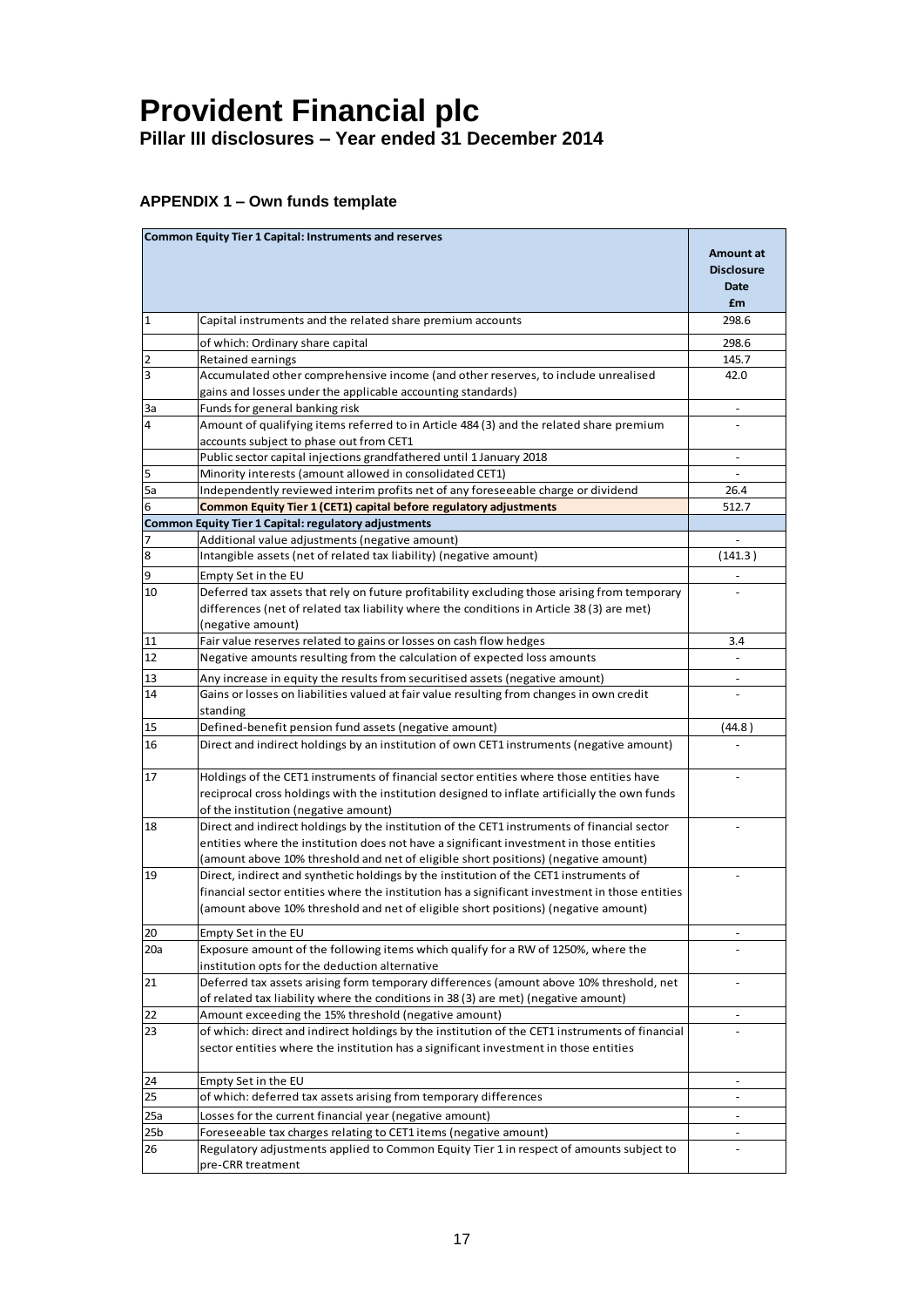| 26a | Regulatory adjustments relating to unrealised gains and losses pursuant to Articles 467 and<br>468                                       |                          |
|-----|------------------------------------------------------------------------------------------------------------------------------------------|--------------------------|
| 26b | Amount to be deducted from or added to Common Equity Tier 1 capital with regard to<br>additional filters and decoctions required pre CRR |                          |
| 27  | Qualifying AT1 deductions that exceed the AT1 capital of the institution (negative amount)                                               | $\overline{a}$           |
| 28  | Qualifying AT1 deduction that exceed the AT1 capital of the institution (negative amount)                                                |                          |
| 28  | Total regulatory adjustments to Common equity Tier 1 (CET1)                                                                              | (182.7)                  |
| 29  | <b>Common Equity Tier 1 (CET1) capital</b>                                                                                               | 330.0                    |
|     | Additional Tier 1 (AT1) capital: instruments                                                                                             |                          |
| 30  | Capital instruments and the related share premium accounts                                                                               |                          |
| 31  | of which: classified as equity under applicable accounting standards                                                                     |                          |
| 32  | of which: classified as liabilities under applicable accounting standards                                                                |                          |
| 33  | Amount of qualifying items referred to in Article 484 (4) and the related share premium                                                  |                          |
|     | accounts subject to phase out from AT1                                                                                                   |                          |
|     | Public sector capital injections grandfathered until 1 January 2018                                                                      |                          |
| 34  | Qualifying Tier 1 capital included in consolidated AT1 capital (including minority interests                                             |                          |
|     | not included in row 5) issued by subsidiaries and held by third parties                                                                  |                          |
| 35  | of which: instruments issued by subsidiaries subject to phase out                                                                        |                          |
| 36  | Additional Tier 1 (AT1) capital before regulatory adjustments                                                                            |                          |
|     | Additional Tier 1 (AT1) capital: regulatory adjustments                                                                                  |                          |
| 37  | Direct and indirect holdings by an institution of own AT1 instruments (negative amount)                                                  |                          |
| 38  | Holdings of the AT1 instruments of financial sector entities where those entities have                                                   |                          |
|     | reciprocal cross holdings with the institution designed to inflate artificially the own funds                                            |                          |
|     | of the institution (negative amount)                                                                                                     |                          |
| 39  | Direct and indirect holdings of the AT1 instruments of financial sector entities where the                                               |                          |
|     | institution does not have a significant investment in those entities (amount about the 10%                                               |                          |
|     | threshold and net of eligible short positions) (negative amount)                                                                         |                          |
| 40  | Direct and indirect holdings by the institution of the AT1 instruments of financial sector                                               |                          |
|     | entities where the institution does not have a significant investment in those entities                                                  |                          |
|     | (amount above 10% threshold and net of eligible short positions) (negative                                                               |                          |
| 41  | Regulatory adjustments applied to additional tier 1 in respect of amounts subject to pre-                                                |                          |
|     | CRR treatment and transitional treatments subject to phase out as prescribed in Regulation                                               |                          |
|     | (EU) No 575/2013 (i.e. CRR residual amounts)                                                                                             |                          |
| 41a | Residual amounts deducted from Additional Tier 1 capital with regard to deduction from                                                   |                          |
|     | Common Equity Tier 1 capital during the transitional period pursuant to article 472 of                                                   |                          |
|     | Regulation (EU) No 575/2013                                                                                                              |                          |
| 41b | Residual amounts deducted from Additional Tier 1 capital with regard to deduction from                                                   |                          |
|     | Tier 2 capital during the transitional period pursuant to article 472 of Regulation (EU) No                                              |                          |
|     | 575/2013                                                                                                                                 |                          |
|     | Of which items to be detailed line by line, eg Reciprocal cross holdings in Tier 2                                                       |                          |
|     | instruments, direct holdings of non-significant investments in the capital of other financial                                            |                          |
|     | sector entities, etc                                                                                                                     |                          |
| 41c | Amount to be deducted from or added to Additional Tier 1 capital with regard to additional                                               |                          |
|     | filters and decoctions required pre CRR                                                                                                  |                          |
| 42  | Qualifying T2 deductions that exceed the T2 capital of the institution (negative amount)                                                 | $\overline{\phantom{a}}$ |
| 43  | Total regulatory adjustments to Additional Tier 1 (AT1) capital                                                                          | $\overline{\phantom{a}}$ |
| 44  | <b>Additional Tier 1 (AT1) capital</b>                                                                                                   | $\overline{\phantom{a}}$ |
| 45  | Tier 1 capital $(T1 = CET1 + AT1)$                                                                                                       |                          |
|     | Tier 2 (T2) capital: instruments and provisions                                                                                          |                          |
|     |                                                                                                                                          |                          |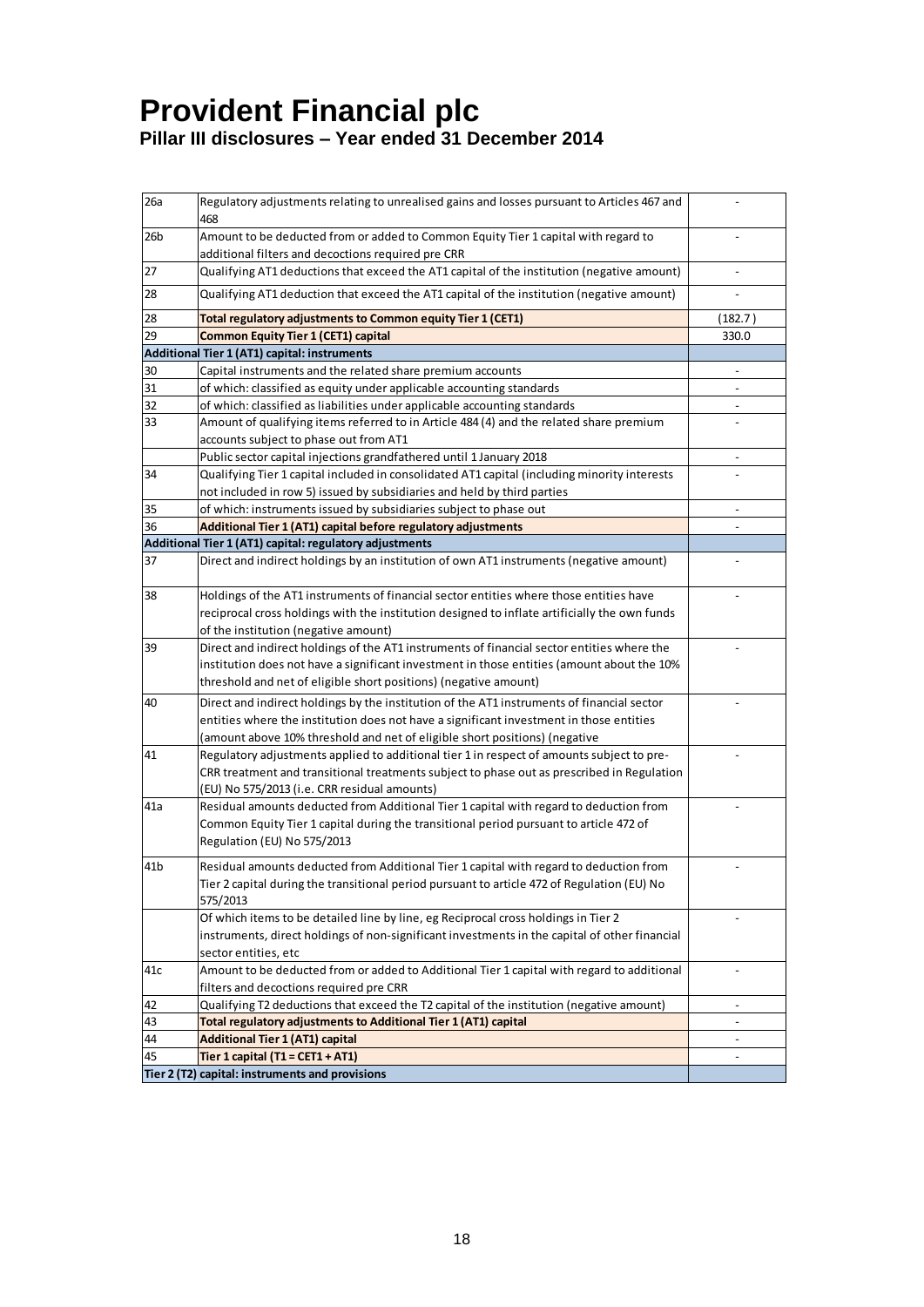| 46       | Capital instruments and the related share premium accounts                                                  | 0.5                      |
|----------|-------------------------------------------------------------------------------------------------------------|--------------------------|
| 47       | Amount of qualifying items referred to in Article 484 (5) and the related share premium                     |                          |
|          | accounts subject to phase out from T2                                                                       |                          |
|          | Public sector capital injections grandfathered until 1 January 2018                                         |                          |
| 48       | Qualifying own funds instruments included in consolidated T2 capital (including minority                    |                          |
|          | interests and AT1 instruments not included in rows 5 or 34) issued by subsidiaries and held                 |                          |
|          | by third parties                                                                                            |                          |
| 49       | of which: instruments issued by subsidiaries subject to phase out                                           | $\overline{\phantom{a}}$ |
| 50       | Credit risk adjustments                                                                                     |                          |
| 51       | Tier 2 (T2) capital before regulatory adjustments                                                           | 0.5                      |
|          | Tier 2 (T2) capital: regulatory adjustments                                                                 |                          |
| 52       | Direct and indirect holdings by an institution of own T2 instruments and subordinated                       |                          |
|          | loans (negative amount)                                                                                     |                          |
| 53       | Holdings of the T2 instruments and subordinated loans of financial sector entities where                    |                          |
|          | those entities have reciprocal cross holdings with the institution designed to inflate                      |                          |
|          | artificially the own funds of the institution (negative amount)                                             |                          |
| 54       | Direct and indirect holdings of the T2 instruments of financial sector entities where the                   |                          |
|          | institution does not have a significant investment in those entities (amount about the 10%                  |                          |
|          | threshold and net of eligible short positions) (negative amount)                                            |                          |
| 55       | Direct and indirect holdings by the institution of the T2 instruments and subordinated                      |                          |
|          | loans of financial sector entities where the institution has a significant investment in those              |                          |
|          | entities (net of eligible short positions) (negative amount)                                                |                          |
| 56       | Regulatory adjustments applied to tier 2 in respect of amounts subject to pre-CRR                           |                          |
|          | treatment and transitional treatments subject to phase out as prescribed in Regulation (EU)                 |                          |
|          | No 575/2013 (i.e. CRR residual amounts)                                                                     |                          |
| 56a      | Residual amounts deducted from Tier 2 capital with regard to deduction from Common                          |                          |
|          | Equity Tier 1 capital during the transitional period pursuant to article 472 of Regulation (EU)             |                          |
|          | No 575/2013                                                                                                 |                          |
| 56b      | Residual amounts deducted from Tier 2 capital with regard to deduction from Additional                      |                          |
|          | Tier 1 capital during the transitional period pursuant to article 472 of Regulation (EU) No                 |                          |
|          | 575/2013                                                                                                    |                          |
|          | Of which items to be detailed line by line, eg Reciprocal cross holdings in AT1 instruments,                |                          |
|          | direct holdings of non-significant investments in the capital of other financial sector                     |                          |
|          | entities, etc                                                                                               |                          |
| 56с      | Amount to be deducted from or added to Tier 2 capital with regard to additional filters and                 |                          |
|          | deductions required pre CRR                                                                                 |                          |
| 57       | Total regulatory adjustments to Tier 2 (T2) capital                                                         |                          |
| 58       | Tier 2 (T2) capital                                                                                         | 0.5                      |
| 59       | Total capital $(TC = T1 + T2)$                                                                              | 330.5                    |
| 60       | <b>Total risk weighted assets</b>                                                                           | 1649.3                   |
|          | <b>Capital ratios and buffers</b>                                                                           |                          |
| 61       | Common Equity Tier 1 (as a percentage of risk exposure amount)                                              | 20%<br>20%               |
| 62<br>63 | Tier 1 (as a percentage of risk exposure amount)<br>Total capital (as a percentage of risk exposure amount) | 20%                      |
| 64       | Institution specific buffer requirement (CET1 requirements in accordance with article 92 (1)                |                          |
|          | (a) plus capital conservation and countercyclical buffer requirements, plus systemic risk                   |                          |
|          | buffer, plus the systemically important institution buffer (G-SII or O-SII buffer), expressed               |                          |
|          | as a percentage of risk exposure amount)                                                                    |                          |
| 65       | of which: capital conservation buffer requirement                                                           |                          |
| 66       | of which: countercyclical buffer requirement                                                                |                          |
| 67       | of which: systemic risk buffer requirement                                                                  | $\overline{\phantom{m}}$ |
| 67a      | of which: Global Systemically Important Institution (G-SII) or other Systemically Important                 | $\overline{a}$           |
|          | Institution (O-SII) buffer                                                                                  |                          |
| 68       | Common Equity Tier 1 available to meet buffers (as a percentage of risk exposure amount)                    | 20%                      |
|          |                                                                                                             |                          |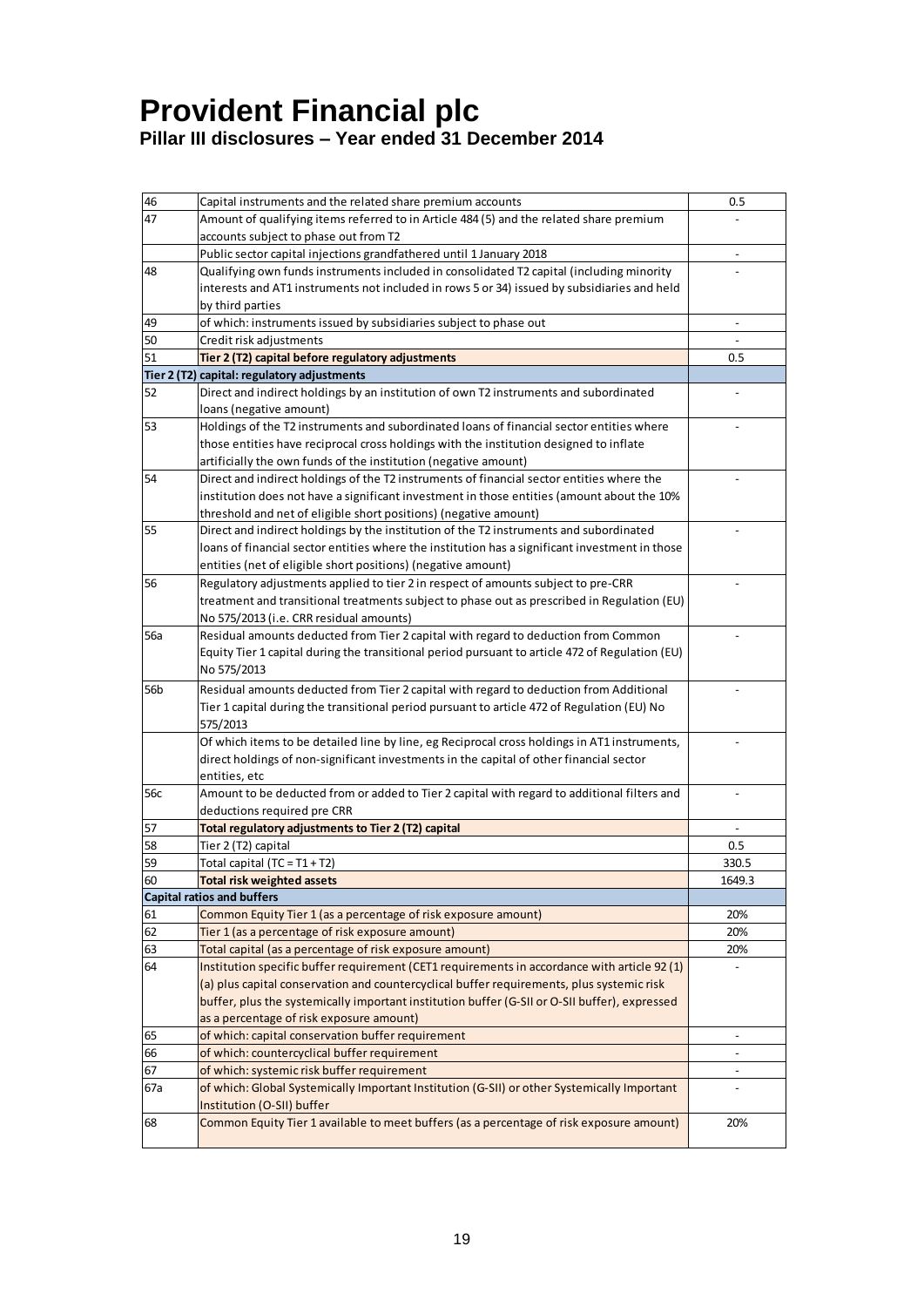|    | <b>Capital ratios and buffers</b>                                                                                 |  |
|----|-------------------------------------------------------------------------------------------------------------------|--|
| 72 | Direct and indirect holdings of the capital of financial sector entities where the institution                    |  |
|    | does not have a significant investment in those entities (amount below 10% threshold and                          |  |
|    | net of eligible short positions)                                                                                  |  |
| 73 | Direct and indirect holdings by the institution of the CET 1 instruments of financial sector                      |  |
|    | entities where the institution has a significant investment in those entities (amount below                       |  |
|    | 10% threshold and net of eligible short positions)                                                                |  |
| 74 | Empty Set in the EU                                                                                               |  |
| 75 | Deferred tax assets arising form temporary differences (amount above 10% threshold, net                           |  |
|    | of related tax liability where the conditions in 38 (3) are met) (negative amount)                                |  |
|    | Applicable caps on the inclusion of provisions in Tier 2                                                          |  |
| 76 | Credit risk adjustments included in T2 in respect of exposures subject to standardised                            |  |
|    | approach (prior to the application of the cap)                                                                    |  |
| 77 | Cap on inclusion of credit risk adjustments in T2 under standardised approach                                     |  |
| 78 | Credit risk adjustments included in T2 in respect of exposures subject to standardised                            |  |
|    | approach (prior to the application of the cap)                                                                    |  |
| 79 | Cap for inclusion of credit risk adjustments in T2 under internal ratings-based approach                          |  |
|    | Capital instruments subject to phase-out arrangements (only applicable between 1 January 2013 and 1 January 2022) |  |
| 80 | Current cap on CET1 instruments subject to phase out arrangements                                                 |  |
| 81 | Amount excluded from CET1 due to cap (excess over cap after redemptions and maturities)                           |  |
| 82 | Current cap on AT1 instruments subject to phase out arrangements                                                  |  |
| 83 | Amount excluded from AT1 due to cap (excess over cap after redemptions and maturities)                            |  |
| 84 | Current cap on T2 instruments subject to phase out arrangements                                                   |  |
| 85 | Amount excluded from T2 due to cap (excess over cap after redemptions and maturities)                             |  |